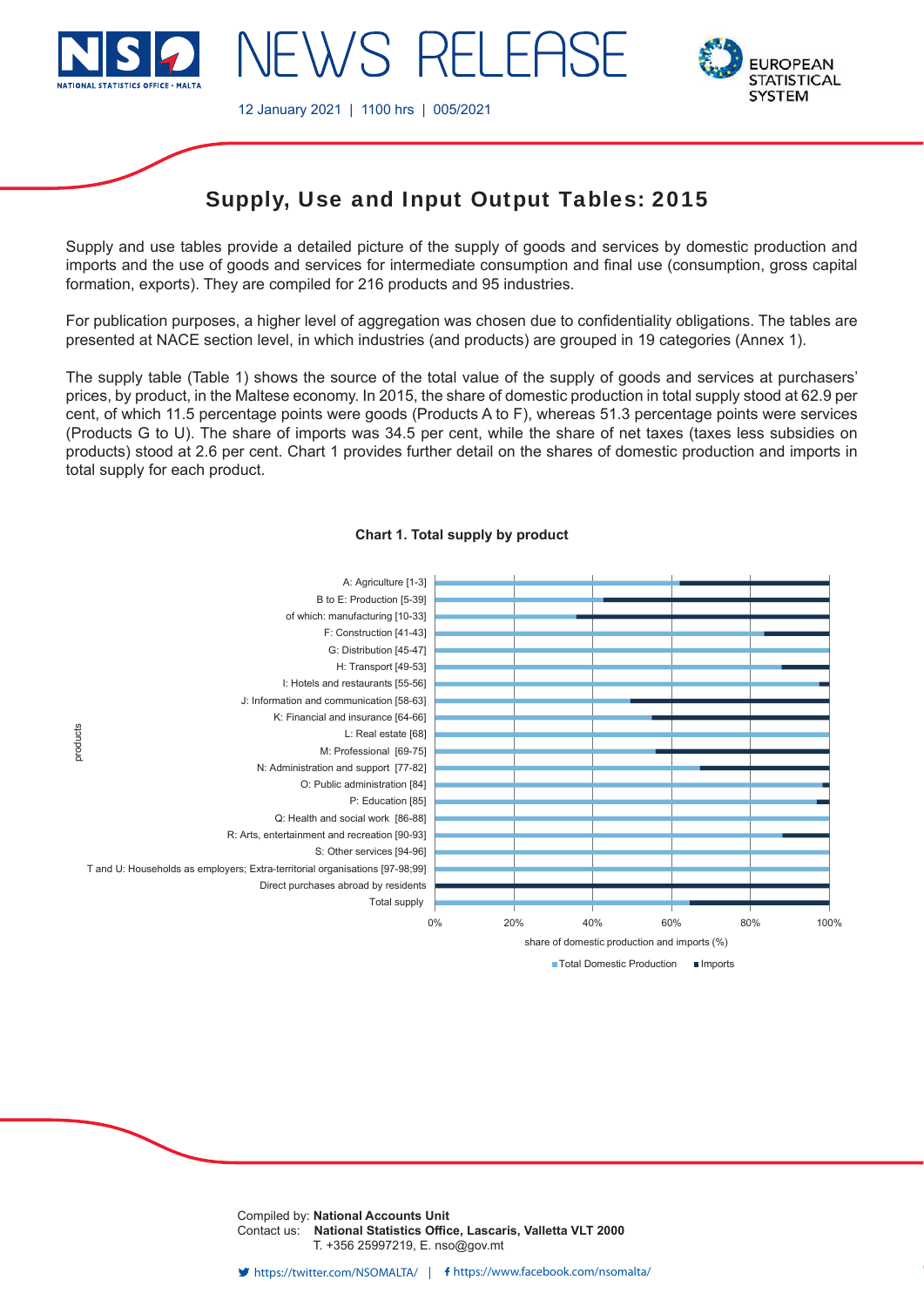The use table (Table 2) shows how the supply of each product was used in the economy across the major types of use identified in national accounting. These use categories are intermediate consumption, final consumption of households, Non-Profit Institutions Serving Households (NPISH) and general government, gross capital formation and exports. Chart 2 shows the composition of each type of use by type of product.



The supply of Agricultural, forestry and fishing products (Product A) is mostly used as intermediate costs of locally produced goods and services (37.6 per cent), with the next most important uses being exports (30.4 per cent) and final consumption (29.8 per cent). The use of these products in gross capital formation is limited (2.2 per cent). The main use of the supply of industrial products (Products B to F) is also intermediate consumption (38.9 per cent) with the rest spread between final consumption (22.4 per cent), exports (22.0 per cent) and gross capital formation, (16.7 per cent). Again, the supply of services (Products G to U) are used mostly as intermediate consumption (43.3 per cent) but this is closely followed by exports (38.8 per cent). The next most important use of these products is final consumption (16.3 per cent), while gross capital formation plays a limited role (1.6 per cent).

Chart 3 shows the import content by type of use. Imports intended for intermediate consumption account for 62.9 per cent of this type of use. Imports used as gross capital formation and final consumption stand at 46.1 per cent and 14.9 per cent of these uses, respectively. Finally, imports which have been re-exported without transformation make up 6.7 per cent of total exports.



**Chart 3. Import content by type of use**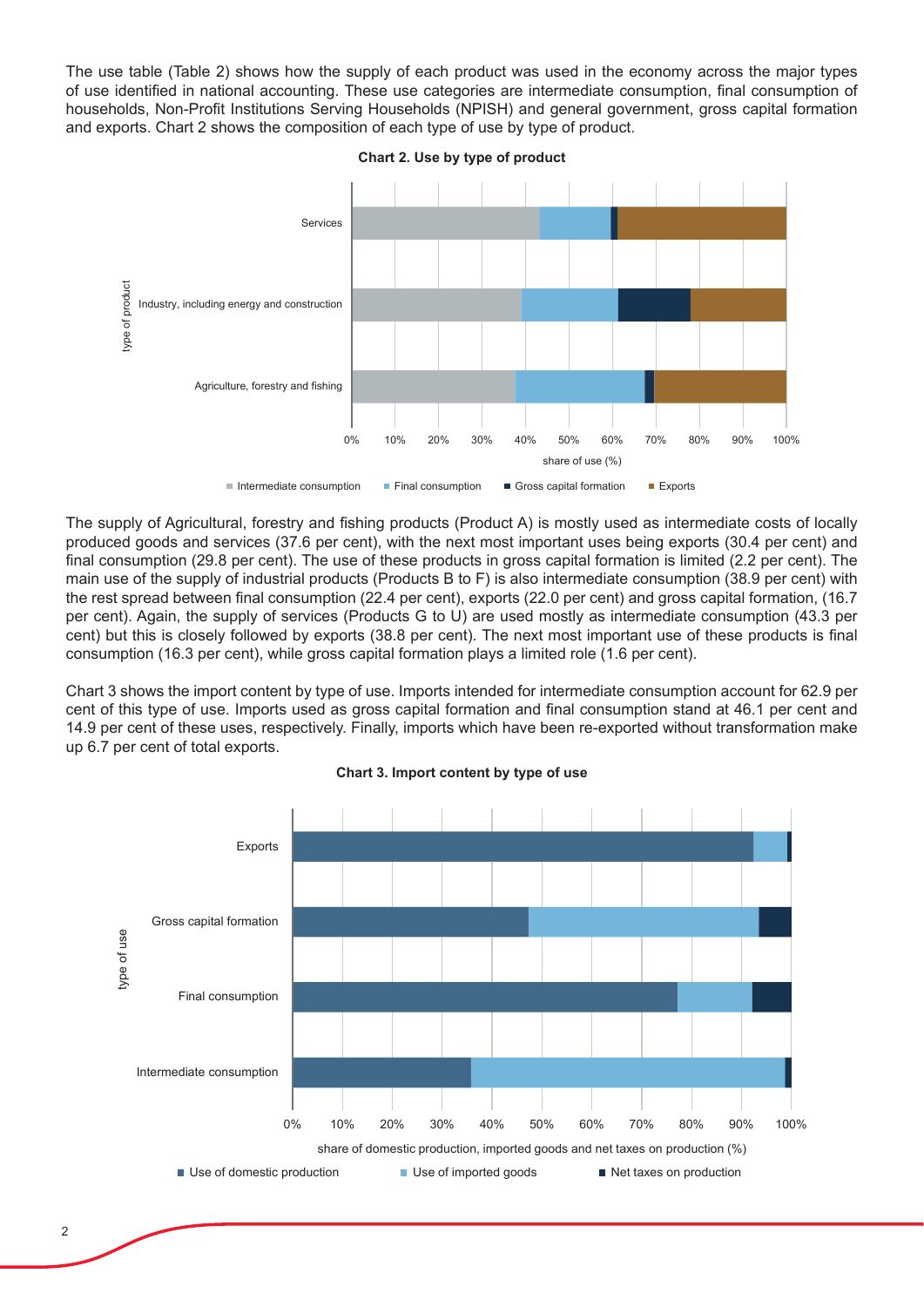# **Input-Output Tables**

Symmetric input-output tables (SIOT) are derived from the supply and use tables and show the relationships between inputs and outputs that are required to produce a given amount of goods and services. NSO is now compiling both an industry-by-industry SIOT (Table 4), as well as a product-by-product SIOT (Table 5). The latter is being published for the first time.

The industry-by-industry SIOT describes the interdependencies between industries. Both rows and columns denote industries and can be interpreted as follows. Taking the information on Agriculture, forestry and fishing (Industry A) in Table 4 as an example, the first column shows that to produce a total output of  $\epsilon$ 289.3 million in 2015, this industry required a total of €193.9 million intermediate costs: €46.7 million were purchased from Agriculture, forestry and fishing (Industry A);  $\epsilon$ 56.7 million were purchased from Manufacturing (Industry C), etc. In addition,  $\epsilon$ 3.1 million were paid in taxes less subsidies on products. Table 4 further shows the payments made to the factors of production in the form of labour and capital by industry. Data for the Agriculture, forestry and fishing industry shows that €13.7 million were paid as compensation of employees to labour, €11.5 million to capital in the form of consumption of fixed capital, earned €100.3 million in the form of net operating surplus and paid a net of - €33.3 million of taxes less subsidies on production. The summation of the payments to the factors of production is also equivalent to the gross value added derived from the income approach, which in this case is equal to €92.3 million.

The product-by-product SIOT describes the product technology required to produce a given product. Both rows and columns now denote products and can be interpreted as follows. Reading from the first column of Table 5 as an example, producing a total output of €240.4 million of Agriculture, forestry and fishing products (Product A), required €37.3 million of Agricultural, forestry and fi shing products (Product A), €60.4 million of Manufacturing products (Product C), etc. Product A incurred €2.9 million in net taxes on products. Payments to the factors of production used to produce this product was equal to €71.7 million.

The input-output tables (IOT) presented in Table 4 and 5 can be used for various types of analysis. Specifically, industry-by-industry IOTs (Table 4) allow impact analyses related to industries. Users can investigate the impact of a hypothetical increase in demand for the output of a particular industry, or changes in fiscal and monetary policy, on the demand for local industries. Studies related to productivity analysis and comparison of cost structures are best tackled by product-by-product IOTs (Table 5). Output multipliers, facilitating such analysis, can be calculated using the Leontief inverse, which is derived from the technical coefficients calculated from these two tables.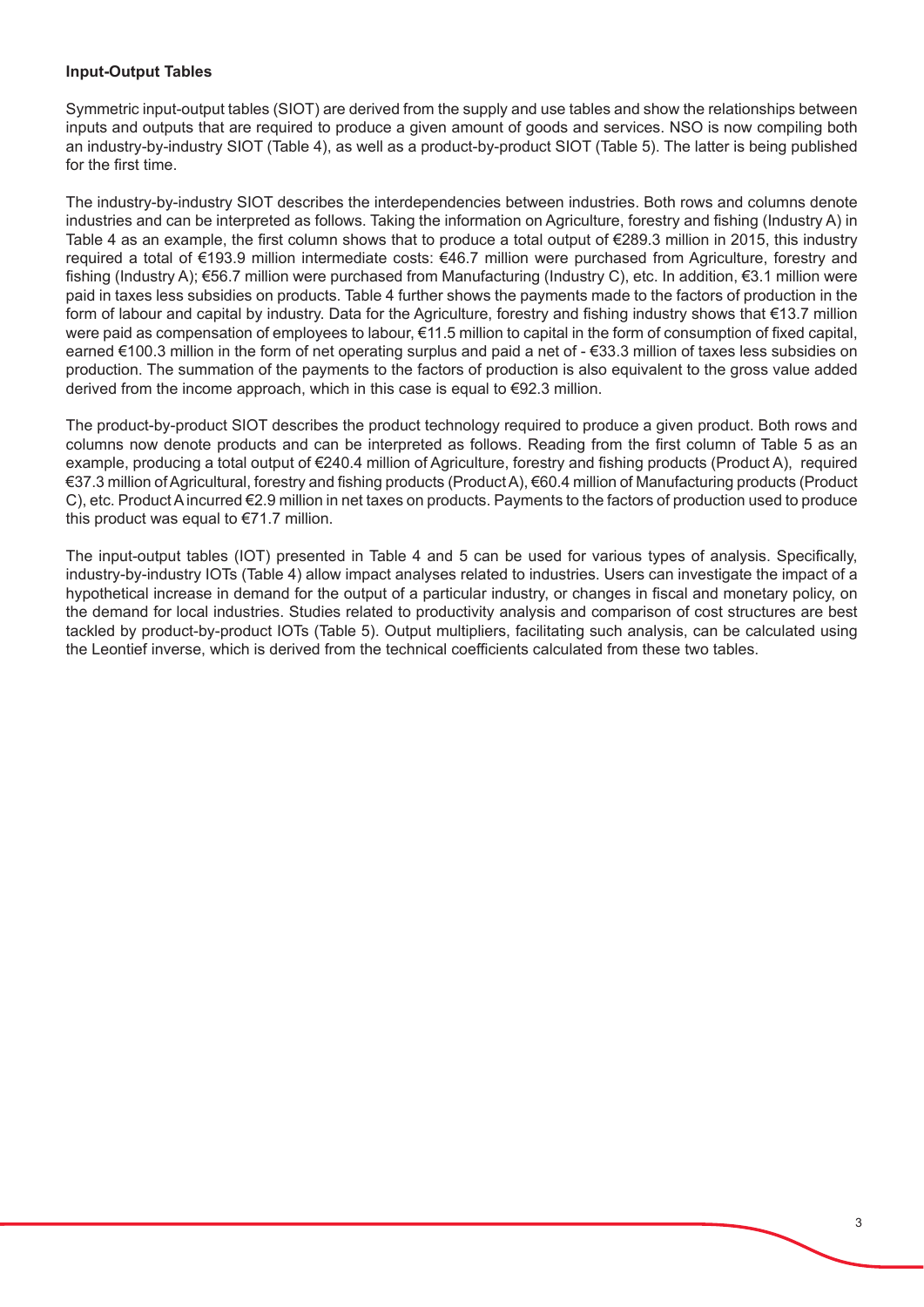Table 1. Supply table at basic prices, including transformation into purchasers' prices (current prices): 2015 …

|                       |                                               |                                 |                                   |                                         |                                 |                                        |                              | $\epsilon$ millions                    |
|-----------------------|-----------------------------------------------|---------------------------------|-----------------------------------|-----------------------------------------|---------------------------------|----------------------------------------|------------------------------|----------------------------------------|
| Computational<br>Note | Industries                                    | $A$ :<br>Agriculture<br>$[1-3]$ | B to E:<br>Production<br>$[5-39]$ | of which:<br>manufacturing<br>$[10-33]$ | F:<br>Construction<br>$[41-43]$ | G:<br><b>Distribution</b><br>$[45-47]$ | H:<br>Transport<br>$[49-53]$ | Hotels and<br>restaurants<br>$[55-56]$ |
|                       | Products                                      |                                 |                                   |                                         |                                 |                                        |                              |                                        |
|                       | A: Agriculture [1-3]                          | 240.3                           | 0.1                               | 0.1                                     | $\overline{a}$                  | $\overline{\phantom{a}}$               | $\overline{a}$               |                                        |
| 2                     | B to E: Production [5-39]                     | 47.8                            | 3,359.6                           | 2,482.3                                 | 103.7                           | 11.8                                   | 16.2                         | 0.8                                    |
|                       | of which: manufacturing [10-33]               | 47.8                            | 2,484.3                           | 2,480.4                                 | 51.6                            | 11.8                                   | 14.9                         | 0.8                                    |
| 3                     | F: Construction [41-43]                       | 0.8                             | 11.7                              | 6.2                                     | 999.1                           | 1.1                                    | 0.5                          | $\overline{\phantom{a}}$               |
|                       | G: Distribution [45-47]                       |                                 | 7.2                               | 7.0                                     | 4.9                             | 1,518.3                                | 8.7                          | 0.0                                    |
| 5                     | H: Transport [49-53]                          |                                 | 0.2                               | 0.2                                     |                                 | 1.5                                    | 1,379.7                      | 0.0                                    |
| 6                     | I: Hotels and restaurants [55-56]             |                                 | 0.2                               | 0.2                                     |                                 | 0.4                                    | 1.7                          | 1,116.2                                |
|                       | J: Information and communication [58-63]      |                                 | 15.8                              | 15.0                                    | 0.8                             | 7.9                                    | 2.0                          | 1.4                                    |
| 8                     | K: Financial and insurance [64-66]            |                                 |                                   | $\overline{\phantom{a}}$                |                                 | 0.0                                    |                              |                                        |
| 9                     | L: Real estate [68]                           |                                 | 27.5                              | 1.3                                     | 3.2                             | 9.8                                    | 26.7                         | 5.7                                    |
| 10                    | M: Professional [69-75]                       | 0.4                             | 20.4                              | 14.5                                    | 1.2                             | 4.9                                    | 7.9                          | 0.7                                    |
| 11                    | N: Administration and support [77-82]         | 0.0                             | 3.5                               | 3.2                                     | 5.3                             | 6.1                                    | 25.4                         | 13.6                                   |
| 12                    | O: Public administration [84]                 |                                 |                                   |                                         |                                 |                                        |                              |                                        |
| 13                    | P: Education [85]                             |                                 | 0.5                               |                                         |                                 |                                        |                              | 1.1                                    |
| 14                    | Q: Health and social work [86-88]             |                                 |                                   |                                         |                                 |                                        |                              |                                        |
| 15                    | R: Arts, entertainment and recreation [90-93] |                                 | 0.0                               | 0.0                                     |                                 | 0.5                                    | 0.0                          | 3.9                                    |
| 16                    | S: Other services [94-96]                     |                                 | 1.3                               | 1.3                                     | 0.7                             | 2.6                                    | 4.9                          | 2.9                                    |
| 17                    | T: Households as employers [97-98]            |                                 |                                   |                                         |                                 |                                        |                              |                                        |
| 18                    | U: Extra-territorial organisations [99]       |                                 |                                   |                                         |                                 |                                        |                              |                                        |
| $19=1+2+18$           | Total output by industry                      | 289.3                           | 3,448.0                           | 2,531.3                                 | 1,118.8                         | 1,565.1                                | 1,473.7                      | 1,146.4                                |
| 20                    | Direct purchases abroad by residents          |                                 |                                   |                                         |                                 |                                        |                              |                                        |
| $21 = 19 + 20$        | <b>Total supply</b>                           | 289.3                           | 3,448.0                           | 2,531.3                                 | 1,118.8                         | 1.565.1                                | 1,473.7                      | 1,146.4                                |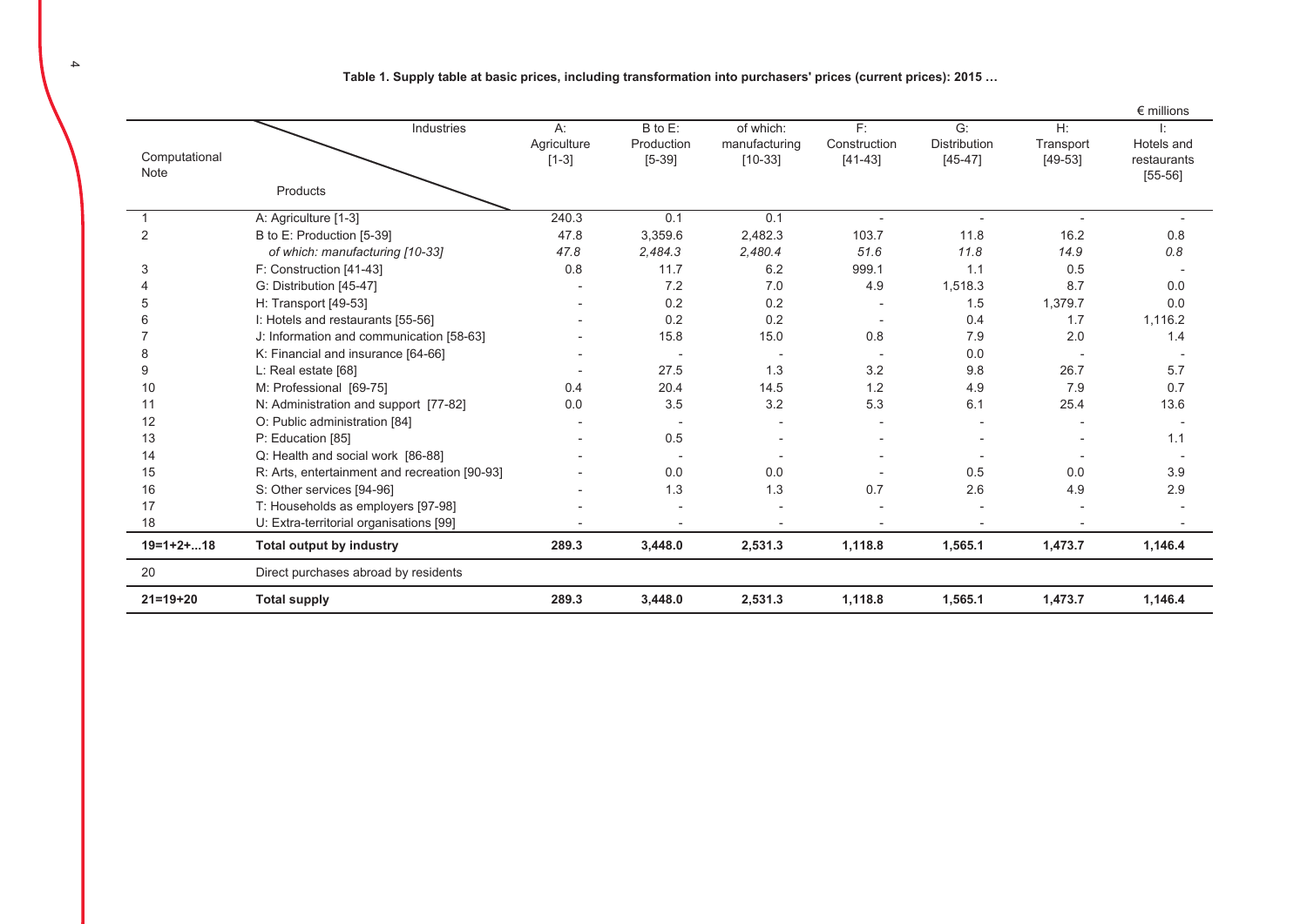|                       |                                               |                                                     |                                                      |                          |                                   |                                                  |                                          | $\epsilon$ millions       |
|-----------------------|-----------------------------------------------|-----------------------------------------------------|------------------------------------------------------|--------------------------|-----------------------------------|--------------------------------------------------|------------------------------------------|---------------------------|
| Computational<br>Note | Industries                                    | J:<br>Information and<br>communication<br>$[58-63]$ | K:<br><b>Financial and</b><br>insurance<br>$[64-66]$ | Ŀ<br>Real estate<br>[68] | M:<br>Professional<br>$[69 - 75]$ | N:<br>Administration<br>and support<br>$[77-82]$ | O:<br>Public<br>administration<br>$[84]$ | P:<br>Education<br>$[85]$ |
|                       | Products                                      |                                                     |                                                      |                          |                                   |                                                  |                                          |                           |
|                       | A: Agriculture [1-3]                          |                                                     | $\blacksquare$                                       | $\overline{\phantom{a}}$ | $\blacksquare$                    | $\blacksquare$                                   | $\overline{\phantom{a}}$                 |                           |
| 2                     | B to E: Production [5-39]                     | 10.7                                                | 5.4                                                  |                          | 13.0                              | 1.9                                              | 3.0                                      | 0.0                       |
|                       | of which: manufacturing [10-33]               | 10.7                                                | 5.4                                                  |                          | 10.5                              | 1.9                                              | 1.3                                      | 0.0                       |
| 3                     | F: Construction [41-43]                       | 9.0                                                 |                                                      |                          | $\overline{\phantom{a}}$          | 4.2                                              | 1.3                                      |                           |
|                       | G: Distribution [45-47]                       | 0.7                                                 |                                                      |                          | 0.4                               | 0.4                                              | 0.0                                      | 0.0                       |
|                       | H: Transport [49-53]                          |                                                     |                                                      |                          | 0.9                               | 5.3                                              | 0.0                                      | 0.2                       |
|                       | I: Hotels and restaurants [55-56]             |                                                     |                                                      |                          |                                   |                                                  | 0.0                                      | 7.3                       |
|                       | J: Information and communication [58-63]      | 1,446.2                                             | 14.4                                                 | 0.2                      | 22.5                              | 6.6                                              | 3.4                                      | 2.3                       |
| 8                     | K: Financial and insurance [64-66]            | 0.2                                                 | 6,105.9                                              |                          | 2.2                               | 3.3                                              |                                          |                           |
| 9                     | L: Real estate [68]                           | 1.1                                                 | 8.3                                                  | 790.6                    | 2.2                               | 0.1                                              | 25.7                                     | 2.5                       |
| 10                    | M: Professional [69-75]                       | 14.9                                                | 1.9                                                  |                          | 1,261.3                           | 0.6                                              | 7.4                                      | 13.8                      |
| 11                    | N: Administration and support [77-82]         | 4.1                                                 | 2.6                                                  |                          | 31.2                              | 857.0                                            | 9.6                                      | 0.2                       |
| 12                    | O: Public administration [84]                 |                                                     |                                                      |                          | 0.0                               |                                                  | 738.0                                    | 0.0                       |
| 13                    | P: Education [85]                             |                                                     |                                                      |                          |                                   | 0.0                                              |                                          | 567.7                     |
| 14                    | Q: Health and social work [86-88]             |                                                     |                                                      |                          |                                   | 0.1                                              |                                          |                           |
| 15                    | R: Arts, entertainment and recreation [90-93] | 0.0                                                 |                                                      |                          |                                   | 0.0                                              | 0.3                                      |                           |
| 16                    | S: Other services [94-96]                     | 7.3                                                 |                                                      |                          |                                   | 0.1                                              |                                          |                           |
| 17                    | T: Households as employers [97-98]            |                                                     |                                                      |                          |                                   |                                                  |                                          |                           |
| 18                    | U: Extra-territorial organisations [99]       |                                                     |                                                      |                          |                                   |                                                  |                                          |                           |
| $19=1+2+18$           | <b>Total output by industry</b>               | 1,494.4                                             | 6,138.5                                              | 790.7                    | 1,333.8                           | 879.5                                            | 788.6                                    | 594.0                     |
| 20                    | Direct purchases abroad by residents          |                                                     |                                                      |                          |                                   |                                                  |                                          |                           |
| $21 = 19 + 20$        | <b>Total supply</b>                           | 1,494.4                                             | 6,138.5                                              | 790.7                    | 1,333.8                           | 879.5                                            | 788.6                                    | 594.0                     |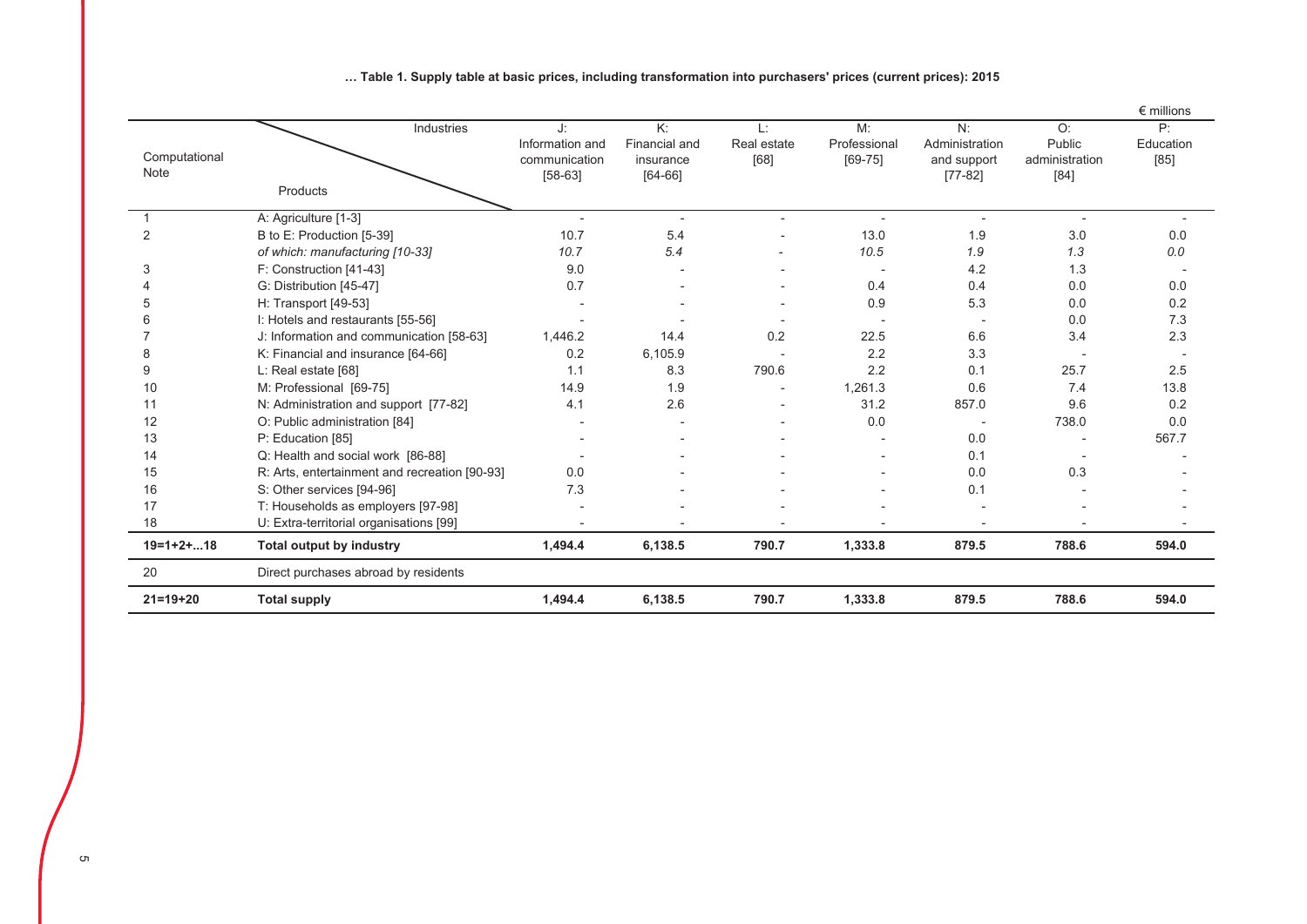... Table 1. Supply table at basic prices, including transformation into purchasers' prices (current prices): 2015

|                |                                               |                          |                                 |                |                        |                       | $\epsilon$ millions |
|----------------|-----------------------------------------------|--------------------------|---------------------------------|----------------|------------------------|-----------------------|---------------------|
|                | Industries                                    | Q:                       | R:                              | S:             | T:                     | $U^*$                 | <b>Total</b>        |
| Computational  |                                               | Health and               | Arts,                           | Other services | Households as          | Extra-territorial     | <b>Domestic</b>     |
| Note           |                                               | social work<br>$[86-88]$ | entertainment<br>and recreation | $[94-96]$      | employers<br>$[97-98]$ | organisations<br>[99] | <b>Production</b>   |
|                | Products                                      |                          | $[90-93]$                       |                |                        |                       |                     |
|                |                                               |                          |                                 |                |                        |                       |                     |
|                | A: Agriculture [1-3]                          | $\overline{\phantom{a}}$ | $\overline{\phantom{a}}$        | 0.0            | L,                     |                       | 240.4               |
| $\overline{2}$ | B to E: Production [5-39]                     | 0.3                      | 0.0                             | 0.2            |                        |                       | 3,574.7             |
|                | of which: manufacturing [10-33]               | 0.3                      | 0.0                             | 0.2            |                        |                       | 2,641.8             |
| 3              | F: Construction [41-43]                       | 0.1                      | 0.2                             |                |                        |                       | 1,027.9             |
|                | G: Distribution [45-47]                       |                          |                                 |                |                        |                       | 1,540.6             |
| 5              | H: Transport [49-53]                          |                          | 10.0                            |                |                        |                       | 1,397.8             |
|                | I: Hotels and restaurants [55-56]             |                          | 0.0                             |                |                        |                       | 1,125.9             |
|                | J: Information and communication [58-63]      | 0.3                      | 30.8                            | 1.8            |                        |                       | 1,556.4             |
| 8              | K: Financial and insurance [64-66]            |                          | 1.9                             |                |                        |                       | 6,113.5             |
| 9              | L: Real estate [68]                           | 1.6                      | 0.3                             | 0.0            |                        |                       | 905.1               |
| 10             | M: Professional [69-75]                       | 0.0                      | 0.2                             | 0.1            |                        |                       | 1,335.6             |
| 11             | N: Administration and support [77-82]         |                          | 174.6                           |                |                        |                       | 1,133.3             |
| 12             | O: Public administration [84]                 |                          | 0.0                             |                |                        |                       | 738.0               |
| 13             | P: Education [85]                             |                          | 7.5                             |                |                        |                       | 576.8               |
| 14             | Q: Health and social work [86-88]             | 782.8                    |                                 |                |                        |                       | 782.9               |
| 15             | R: Arts, entertainment and recreation [90-93] |                          | 4,159.4                         | 0.0            |                        |                       | 4,164.1             |
| 16             | S: Other services [94-96]                     |                          |                                 | 161.8          |                        |                       | 181.7               |
| 17             | T: Households as employers [97-98]            |                          |                                 |                | 9.3                    |                       | 9.3                 |
| 18             | U: Extra-territorial organisations [99]       |                          |                                 |                |                        |                       | 0.0                 |
| $19=1+2+18$    | <b>Total output by industry</b>               | 785.1                    | 4,384.9                         | 164.0          | 9.3                    |                       | 26,404.0            |
| 20             | Direct purchases abroad by residents          |                          |                                 |                |                        |                       |                     |
| $21 = 19 + 20$ | <b>Total supply</b>                           | 785.1                    | 4,384.9                         | 164.0          | 9.3                    |                       | 26,404.0            |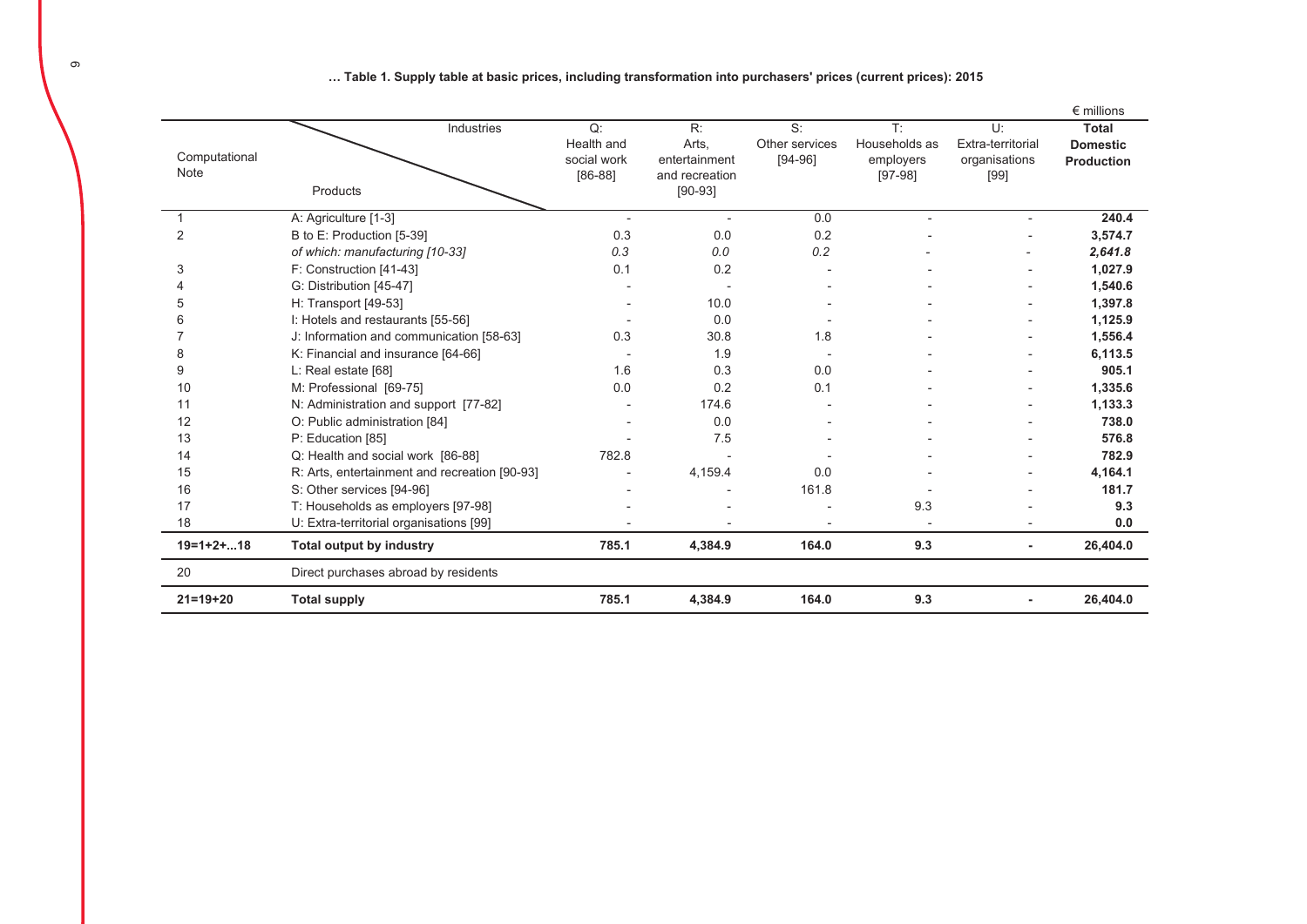|                              |                                               |                                                          |                                        |                                   |                          | $\epsilon$ millions                                                                 |
|------------------------------|-----------------------------------------------|----------------------------------------------------------|----------------------------------------|-----------------------------------|--------------------------|-------------------------------------------------------------------------------------|
| Computational<br><b>Note</b> | Industries<br>Products                        | Imports<br>(=total use at<br>basic prices in<br>Table 3) | Total Supply at<br><b>Basic Prices</b> | Trade and<br>Transport<br>Margins | Net Taxes on<br>Products | <b>Total Supply at</b><br><b>Purchasers'</b><br>Prices (= total<br>uses in Table 2) |
| 1                            | A: Agriculture [1-3]                          | 147.4                                                    | 387.8                                  | 61.4                              | 1.7                      | 451.0                                                                               |
| $\overline{2}$               | B to E: Production [5-39]                     | 4,819.4                                                  | 8,394.0                                | 1,339.1                           | 570.6                    | 10,303.7                                                                            |
|                              | of which: manufacturing [10-33]               | 4,738.5                                                  | 7,380.2                                | 1,335.1                           | 571.1                    | 9,286.4                                                                             |
| 3                            | F: Construction [41-43]                       | 204.7                                                    | 1,232.5                                |                                   | 132.0                    | 1,364.5                                                                             |
| 4                            | G: Distribution [45-47]                       | 0.0                                                      | 1,540.6                                | $-1,413.4$                        | 7.1                      | 134.3                                                                               |
| 5                            | H: Transport [49-53]                          | 193.1                                                    | 1,590.9                                |                                   | $-12.2$                  | 1,578.8                                                                             |
| 6                            | I: Hotels and restaurants [55-56]             | 30.1                                                     | 1,156.0                                |                                   | 134.0                    | 1,290.0                                                                             |
| $\overline{7}$               | J: Information and communication [58-63]      | 1,586.7                                                  | 3,143.1                                | 12.9                              | 55.4                     | 3,211.4                                                                             |
| 8                            | K: Financial and insurance [64-66]            | 5,020.3                                                  | 11,133.8                               |                                   | 19.8                     | 11,153.6                                                                            |
| 9                            | L: Real estate [68]                           |                                                          | 905.1                                  |                                   | 7.5                      | 912.7                                                                               |
| 10                           | M: Professional [69-75]                       | 1,055.0                                                  | 2,390.6                                |                                   | 27.1                     | 2,417.7                                                                             |
| 11                           | N: Administration and support [77-82]         | 552.9                                                    | 1,686.2                                |                                   | 85.6                     | 1,771.9                                                                             |
| 12                           | O: Public administration [84]                 | 13.7                                                     | 751.7                                  |                                   | 0.5                      | 752.2                                                                               |
| 13                           | P: Education [85]                             | 19.3                                                     | 596.2                                  |                                   | 1.0                      | 597.1                                                                               |
| 14                           | Q: Health and social work [86-88]             |                                                          | 782.9                                  |                                   |                          | 782.9                                                                               |
| 15                           | R: Arts, entertainment and recreation [90-93] | 564.3                                                    | 4,728.4                                | 0.0                               | 63.0                     | 4,791.4                                                                             |
| 16                           | S: Other services [94-96]                     | 0.0                                                      | 181.7                                  |                                   | 13.2                     | 194.9                                                                               |
| 17                           | T: Households as employers [97-98]            |                                                          | 9.3                                    |                                   | 1.7                      | 11.0                                                                                |
| 18                           | U: Extra-territorial organisations [99]       |                                                          |                                        |                                   |                          |                                                                                     |
| $19=1+2+18$                  | <b>Total output by industry</b>               | 14,206.9                                                 | 40,610.9                               | 0.0                               | 1,107.9                  | 41,718.8                                                                            |
| 20                           | Direct purchases abroad by residents          | 273.5                                                    | 273.5                                  |                                   |                          | 273.5                                                                               |
| $21 = 19 + 20$               | <b>Total supply</b>                           | 14,480.4                                                 | 40,884.4                               | 0.0                               | 1,107.9                  | 41,992.3                                                                            |

... Table 1. Supply table at basic prices, including transformation into purchasers' prices (current prices): 2015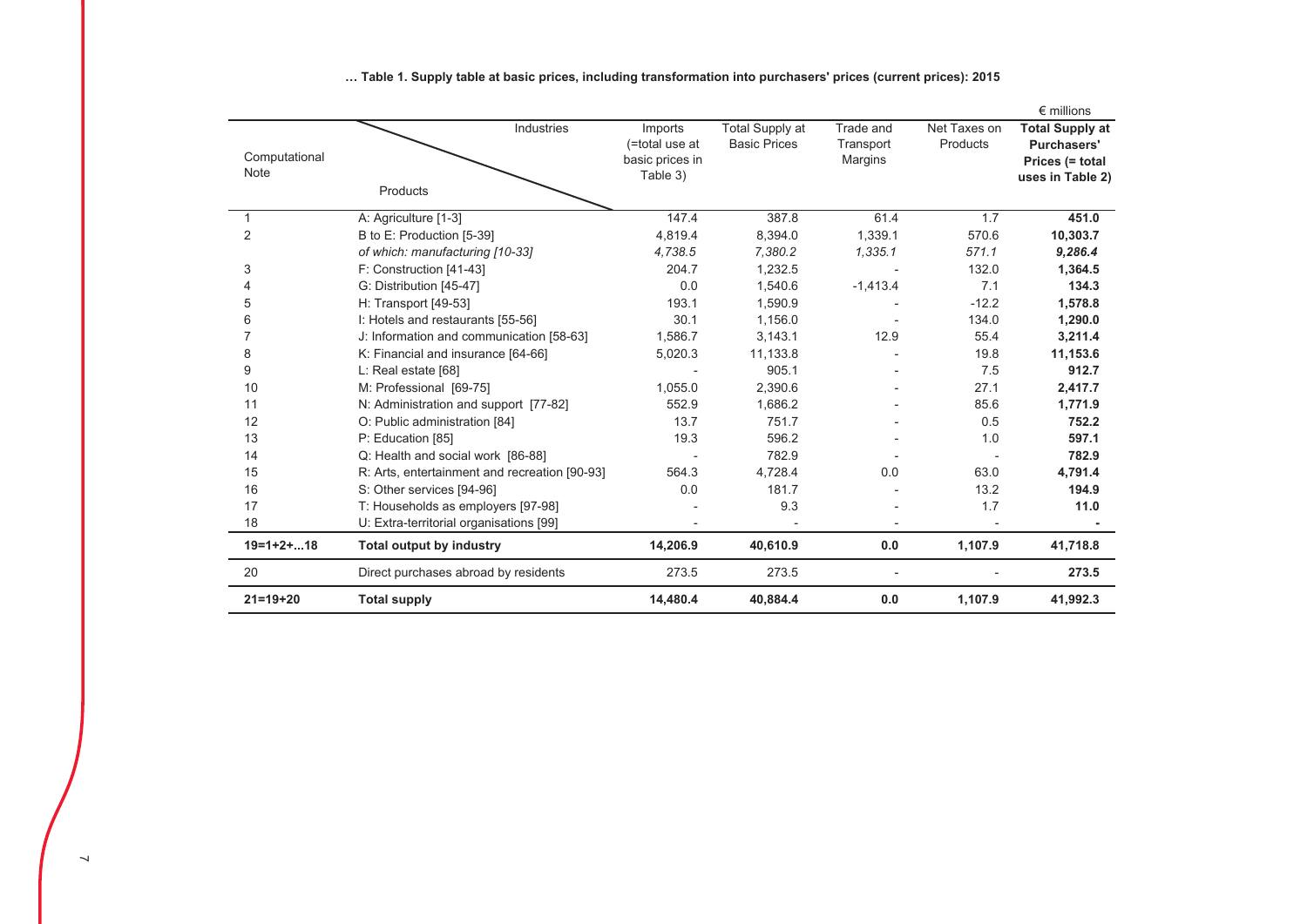Table 2. Use table at purchasers' prices (current prices): 2015 …

|                  |                                                               |             |            |                            |           |                  |           | $\epsilon$ millions |
|------------------|---------------------------------------------------------------|-------------|------------|----------------------------|-----------|------------------|-----------|---------------------|
|                  | Industries                                                    | $A$ :       | B to E:    | of which:                  | F:        | $\overline{G}$ : | H:        |                     |
|                  |                                                               | Agriculture | Production | manufacturing Construction |           | Distribution     | Transport | Hotels and          |
| Computational    |                                                               | $[1-3]$     | $[5-39]$   | $[10-33]$                  | $[41-43]$ | $[45 - 47]$      | $[49-53]$ | restaurants         |
| Note             |                                                               |             |            |                            |           |                  |           | $[55-56]$           |
|                  | Products                                                      |             |            |                            |           |                  |           |                     |
|                  |                                                               |             |            |                            |           |                  |           |                     |
| 1                | A: Agriculture [1-3]                                          | 44.6        | 62.5       | 62.5                       | 0.2       | 0.0              | 3.3       | 49.9                |
| $\sqrt{2}$       | B to E: Production [5-39]                                     | 100.0       | 2,093.3    | 1,482.8                    | 504.8     | 135.7            | 290.2     | 410.6               |
|                  | of which: manufacturing [10-33]                               | 97.1        | 1,525.9    | 1,395.4                    | 452.5     | 108.6            | 281.7     | 369.5               |
| 3                | F: Construction [41-43]                                       | 6.1         | 28.2       | 18.2                       | 173.3     | 27.7             | 37.8      | 29.8                |
|                  | G: Distribution [45-47]                                       | 0.5         | 1.8        | 0.5                        | 0.7       | 12.4             | 2.5       | 0.3                 |
| 5                | H: Transport [49-53]                                          | 19.0        | 60.6       | 57.1                       | 6.9       | 136.3            | 359.2     | 8.2                 |
| 6                | I: Hotels and restaurants [55-56]                             | 0.5         | 6.3        | 5.2                        | 2.5       | 12.6             | 19.9      | 14.1                |
|                  | J: Information and communication [58-63]                      | 1.8         | 25.9       | 16.4                       | 6.7       | 29.5             | 21.1      | 9.2                 |
| 8                | K: Financial and insurance [64-66]                            | 8.3         | 62.7       | 41.4                       | 25.2      | 68.6             | 49.7      | 33.0                |
| 9                | L: Real estate [68]                                           | 0.5         | 36.4       | 8.4                        | 6.3       | 57.9             | 12.4      | 50.9                |
| 10               | M: Professional [69-75]                                       | 5.4         | 77.3       | 61.3                       | 54.7      | 60.8             | 52.0      | 57.6                |
| 11               | N: Administration and support [77-82]                         | 9.1         | 72.4       | 23.0                       | 12.2      | 38.8             | 110.5     | 18.0                |
| 12               | O: Public administration [84]                                 | 0.2         | 1.8        | 1.6                        | 1.9       | 4.3              | 2.8       | 1.8                 |
| 13               | P: Education [85]                                             | 0.5         | 5.1        | 3.5                        | 0.6       | 0.9              | 1.6       | 0.6                 |
| 14               | Q: Health and social work [86-88]                             | 0.0         | 0.2        | 0.0                        | 0.0       | 0.0              | 0.0       | 0.0                 |
| 15               | R: Arts, entertainment and recreation [90-93]                 | 0.2         | 1.2        | 1.2                        | 0.5       | 0.1              | 0.6       | 0.2                 |
| 16               | S: Other services [94-96]                                     | 0.2         | 3.7        | 3.5                        | 1.8       | 4.1              | 5.5       | 13.6                |
| 17               | T: Households as employers [97-98]                            |             |            |                            |           |                  |           |                     |
| 18               | U: Extra-territorial organisations [99]                       |             |            |                            |           |                  |           |                     |
| $19=1+2+18$      | <b>Total</b>                                                  | 197.0       | 2,539.6    | 1,786.7                    | 798.3     | 589.8            | 969.1     | 697.7               |
| 20               | Direct purchases abroad by residents                          |             |            |                            |           |                  |           |                     |
| 21               | Purchases on the domestic territory by non-residents          |             |            |                            |           |                  |           |                     |
| $22=19+20+21$    | Total use at purchasers' prices                               | 197.0       | 2,539.6    | 1,786.7                    | 798.3     | 589.8            | 969.1     | 697.7               |
| 23               | Compensation of employees                                     | 13.7        | 467.2      | 433.5                      | 140.7     | 395.8            | 254.0     | 211.7               |
| 24               | Other taxes on production minus other subsidies on production | $-33.3$     | $-6.3$     | 0.1                        | 2.1       | 5.7              | $-21.3$   | 2.3                 |
| 25               | Consumption of fixed capital                                  | 11.5        | 281.4      | 185.2                      | 42.3      | 69.9             | 97.9      | 43.4                |
| 26               | Operating surplus and mixed income, net                       | 100.3       | 166.1      | 125.8                      | 135.4     | 503.9            | 174.0     | 191.2               |
| $27=23+24+25+26$ | Gross value added at basic prices                             | 92.3        | 908.5      | 744.6                      | 320.5     | 975.3            | 504.6     | 448.6               |
| $28 = 22 + 27$   | Total output at basic prices                                  | 289.3       | 3,448.0    | 2,531.3                    | 1,118.8   | 1,565.1          | 1,473.7   | 1,146.4             |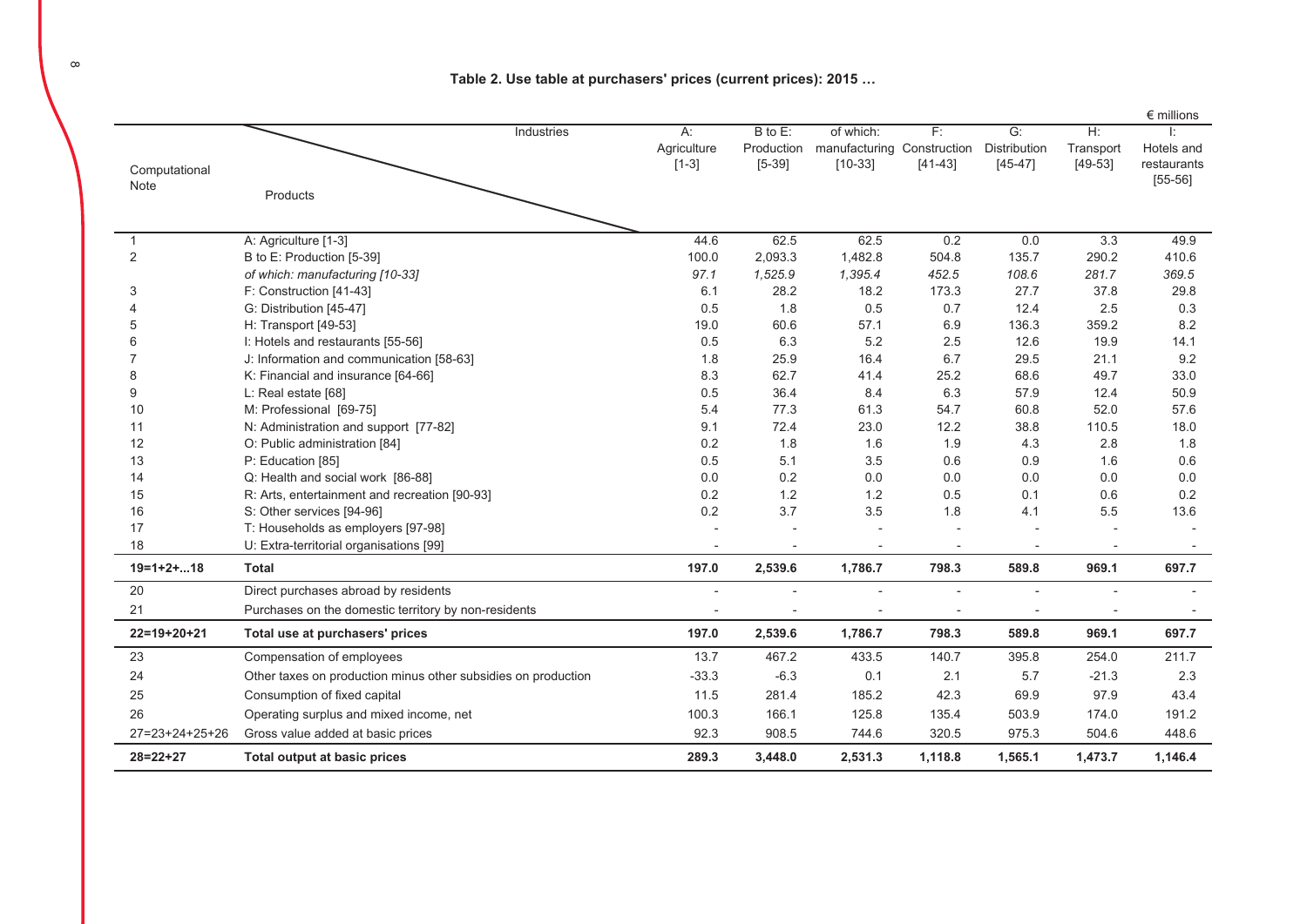|                       |                                                               |                                                        |                                                    |                           |                                   |                                                  |                                          | $\epsilon$ millions     |
|-----------------------|---------------------------------------------------------------|--------------------------------------------------------|----------------------------------------------------|---------------------------|-----------------------------------|--------------------------------------------------|------------------------------------------|-------------------------|
| Computational<br>Note | Industries<br>Products                                        | J:<br>Information<br>and<br>communication<br>$[58-63]$ | K:<br>Financial<br>and<br>insurance<br>$[64 - 66]$ | L:<br>Real estate<br>[68] | M:<br>Professional<br>$[69 - 75]$ | N:<br>Administration<br>and support<br>$[77-82]$ | O:<br>Public<br>administration<br>$[84]$ | P:<br>Education<br>[85] |
|                       |                                                               |                                                        |                                                    |                           |                                   |                                                  |                                          |                         |
| 1                     | A: Agriculture [1-3]                                          | 0.0                                                    |                                                    | 0.0                       | 0.0                               | 8.6                                              |                                          |                         |
| $\overline{2}$        | B to E: Production [5-39]                                     | 67.0                                                   | 28.1                                               | 47.7                      | 64.4                              | 37.5                                             | 53.8                                     | 18.5                    |
|                       | of which: manufacturing [10-33]                               | 59.8                                                   | 23.7                                               | 41.9                      | 55.6                              | 31.7                                             | 24.1                                     | 8.2                     |
| 3                     | F: Construction [41-43]                                       | 6.3                                                    | 4.7                                                | 64.5                      | 13.3                              | 13.0                                             | 27.0                                     | 18.5                    |
|                       | G: Distribution [45-47]                                       | 0.2                                                    | 0.6                                                | 0.0                       | 0.3                               | 1.7                                              | 1.7                                      | 1.1                     |
| 5                     | H: Transport [49-53]                                          | 7.2                                                    | 25.9                                               | 1.5                       | 17.0                              | 22.2                                             | 9.6                                      | 4.1                     |
|                       | I: Hotels and restaurants [55-56]                             | 4.3                                                    | 10.5                                               | 1.8                       | 12.3                              | 29.2                                             | 6.6                                      | 2.0                     |
|                       | J: Information and communication [58-63]                      | 450.9                                                  | 57.1                                               | 11.7                      | 25.3                              | 7.6                                              | 48.2                                     | 9.1                     |
| 8                     | K: Financial and insurance [64-66]                            | 34.6                                                   | 5,109.5                                            | 104.1                     | 76.1                              | 19.8                                             | 10.0                                     | 7.4                     |
| 9                     | L: Real estate [68]                                           | 10.5                                                   | 7.9                                                | 15.3                      | 13.4                              | 5.0                                              | 7.2                                      | 4.7                     |
| 10                    | M: Professional [69-75]                                       | 127.1                                                  | 82.4                                               | 21.8                      | 412.4                             | 15.7                                             | 49.2                                     | 13.4                    |
| 11                    | N: Administration and support [77-82]                         | 215.5                                                  | 58.8                                               | 6.1                       | 60.6                              | 227.9                                            | 70.8                                     | 14.8                    |
| 12                    | O: Public administration [84]                                 | 7.6                                                    | 3.8                                                | 3.2                       | 2.8                               | 0.9                                              | $\overline{\phantom{a}}$                 | 1.3                     |
| 13                    | P: Education [85]                                             | 2.6                                                    | 1.9                                                | 0.1                       | 3.8                               | 2.7                                              | 3.7                                      | 6.1                     |
| 14                    | Q: Health and social work [86-88]                             | 0.0                                                    | 1.8                                                | 0.0                       | 0.0                               | 0.1                                              | 2.4                                      | $0.8\,$                 |
| 15                    | R: Arts, entertainment and recreation [90-93]                 | 0.4                                                    | 0.3                                                | 0.1                       | 0.5                               | 0.6                                              | 0.6                                      | 2.5                     |
| 16                    | S: Other services [94-96]                                     | 2.7                                                    | 4.5                                                | 0.2                       | 2.1                               | 1.5                                              | 0.9                                      | 0.4                     |
| 17                    | T: Households as employers [97-98]                            |                                                        |                                                    |                           |                                   |                                                  |                                          |                         |
| 18                    | U: Extra-territorial organisations [99]                       |                                                        |                                                    |                           |                                   |                                                  |                                          |                         |
| $19=1+2+18$           | <b>Total</b>                                                  | 936.9                                                  | 5,397.8                                            | 278.1                     | 704.3                             | 394.1                                            | 291.8                                    | 104.9                   |
| 20                    | Direct purchases abroad by residents                          |                                                        |                                                    |                           |                                   |                                                  |                                          |                         |
| 21                    | Purchases on the domestic territory by non-residents          |                                                        |                                                    |                           |                                   |                                                  |                                          |                         |
| $22=19+20+21$         | Total use at purchasers' prices                               | 936.9                                                  | 5,397.8                                            | 278.1                     | 704.3                             | 394.1                                            | 291.8                                    | 104.9                   |
| 23                    | Compensation of employees                                     | 215.7                                                  | 384.7                                              | 15.7                      | 250.8                             | 262.5                                            | 403.6                                    | 412.3                   |
| 24                    | Other taxes on production minus other subsidies on production | $-5.2$                                                 | 24.7                                               | 1.1                       | $-11.6$                           | 1.2                                              |                                          |                         |
| 25                    | Consumption of fixed capital                                  | 84.3                                                   | 37.7                                               | 141.0                     | 32.6                              | 34.4                                             | 93.2                                     | 35.7                    |
| 26                    | Operating surplus and mixed income, net                       | 262.7                                                  | 293.6                                              | 354.8                     | 357.6                             | 187.2                                            | 0.0                                      | 41.1                    |
| $27=23+24+25+26$      | Gross value added at basic prices                             | 557.5                                                  | 740.7                                              | 512.6                     | 629.5                             | 485.4                                            | 496.7                                    | 489.1                   |
| $28 = 22 + 27$        | Total output at basic prices                                  | 1,494.4                                                | 6,138.5                                            | 790.7                     | 1,333.8                           | 879.5                                            | 788.6                                    | 594.0                   |

#### ... Table 2. Use table at purchasers' prices (current prices): 2015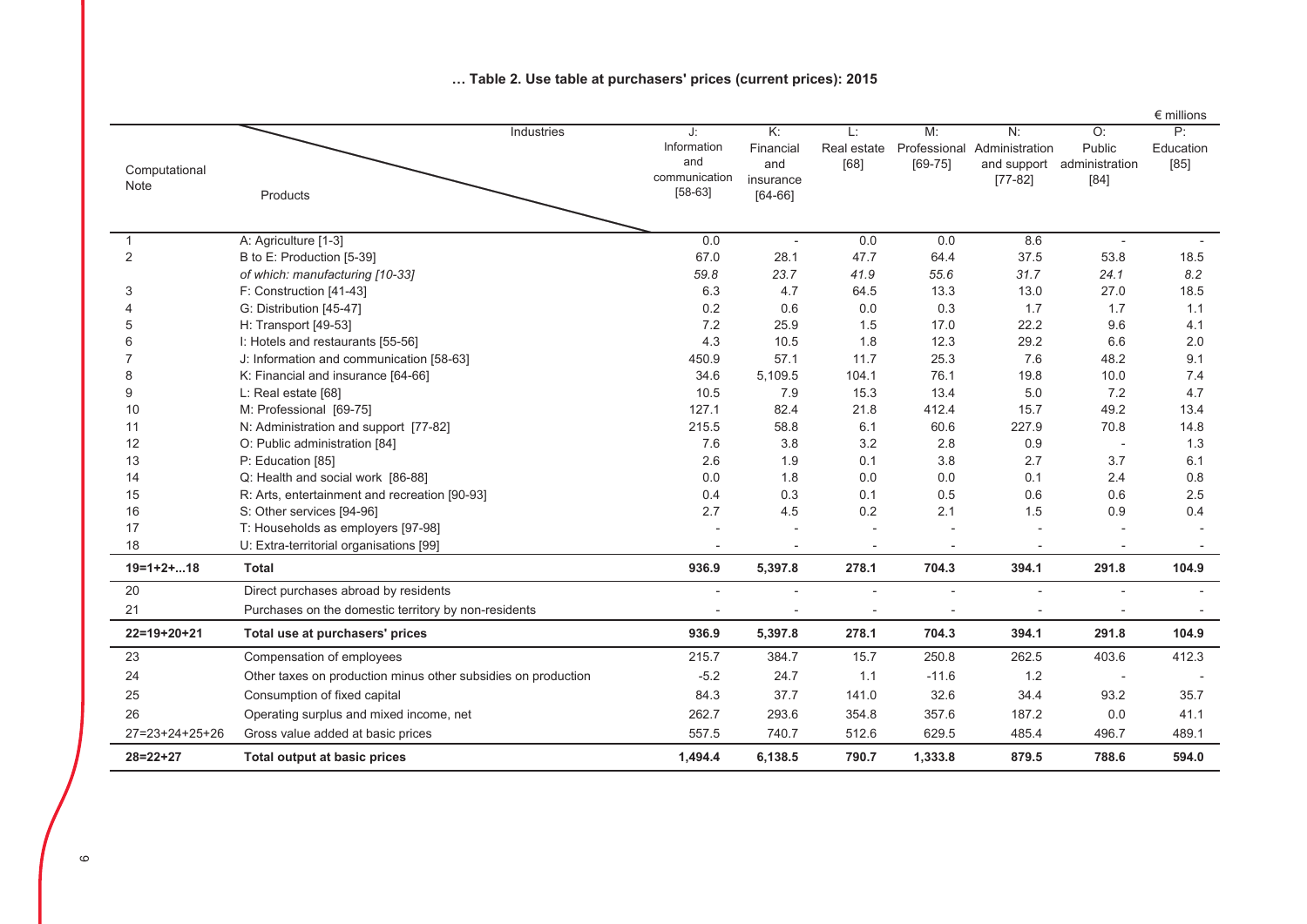... Table 2. Use table at purchasers' prices (current prices): 2015

|                          |                                                               |                |                             |                          |                        |                          | $\epsilon$ millions |
|--------------------------|---------------------------------------------------------------|----------------|-----------------------------|--------------------------|------------------------|--------------------------|---------------------|
|                          | Industries                                                    | Q:             | R:                          | S:                       | $\overline{T}$ :       | U:                       | <b>Total</b>        |
|                          |                                                               | Health and     | Arts,                       | Other                    | Households             | Extra-territorial        |                     |
| Computational            |                                                               | social work    | entertainment               | services                 | as                     | organisations            |                     |
| Note                     | Products                                                      | $[86-88]$      | and recreation<br>$[90-93]$ | $[94-96]$                | employers<br>$[97-98]$ | $[99]$                   |                     |
|                          |                                                               |                |                             |                          |                        |                          |                     |
|                          |                                                               |                |                             |                          |                        |                          |                     |
| 1                        | A: Agriculture [1-3]                                          | 0.0            | 0.2                         | $\overline{\phantom{a}}$ |                        |                          | 169.4               |
| 2                        | B to E: Production [5-39]                                     | 141.7          | 26.0                        | 44.7                     |                        |                          | 4,064.0             |
|                          | of which: manufacturing [10-33]                               | 104.6          | 21.1                        | 42.0                     |                        |                          | 3,248.0             |
| 3                        | F: Construction [41-43]                                       | 17.5           | 5.9                         | 4.7                      |                        |                          | 478.4               |
| 4                        | G: Distribution [45-47]                                       | 0.8            | 0.1                         | 0.0                      |                        |                          | 24.8                |
| 5                        | H: Transport [49-53]                                          | 4.4            | 4.6                         | 0.5                      |                        |                          | 687.4               |
| 6                        | I: Hotels and restaurants [55-56]                             | 6.8            | 10.0                        | 0.1                      |                        |                          | 139.5               |
|                          | J: Information and communication [58-63]                      | 13.1           | 1,813.8                     | 1.2                      |                        |                          | 2,532.2             |
| 8                        | K: Financial and insurance [64-66]                            | 13.4           | 78.9                        | 4.6                      |                        |                          | 5,706.0             |
| 9                        | L: Real estate [68]                                           | 4.1            | 15.4                        | 1.9                      |                        |                          | 250.0               |
| 10                       | M: Professional [69-75]                                       | 7.7            | 626.0                       | 3.9                      |                        |                          | 1,667.3             |
| 11                       | N: Administration and support [77-82]                         | 29.8           | 106.5                       | 8.2                      |                        |                          | 1,059.9             |
| 12                       | O: Public administration [84]                                 | 3.5            | 0.2                         | 0.2                      |                        |                          | 36.5                |
| 13                       | P: Education [85]                                             | 2.8            | 3.4                         | 0.8                      |                        |                          | 37.3                |
| 14                       | Q: Health and social work [86-88]                             | 8.2            | 0.3                         | 0.0                      |                        |                          | 13.8                |
| 15                       | R: Arts, entertainment and recreation [90-93]                 | 1.3            | 593.1                       | 0.0                      |                        |                          | 602.2               |
| 16                       | S: Other services [94-96]                                     | 2.3            | 0.4                         | 2.4                      |                        |                          | 46.3                |
| 17                       | T: Households as employers [97-98]                            | $\overline{a}$ | 0.1                         |                          |                        |                          | 0.1                 |
| 18                       | U: Extra-territorial organisations [99]                       |                |                             |                          |                        |                          |                     |
| $19=1+2+18$              | <b>Total</b>                                                  | 257.3          | 3,284.9                     | 73.5                     | ×                      | $\blacksquare$           | 17,515.2            |
| 20                       | Direct purchases abroad by residents                          |                |                             | $\overline{\phantom{a}}$ |                        | $\overline{a}$           |                     |
| 21                       | Purchases on the domestic territory by non-residents          |                |                             |                          |                        |                          |                     |
| $22=19+20+21$            | Total use at purchasers' prices                               | 257.3          | 3,284.9                     | 73.5                     |                        | ٠                        | 17,515.2            |
| 23                       | Compensation of employees                                     | 411.6          | 206.2                       | 41.2                     | 9.3                    | $\overline{\phantom{a}}$ | 4,096.6             |
| 24                       | Other taxes on production minus other subsidies on production |                | 0.9                         | 1.3                      |                        |                          | $-38.5$             |
| 25                       | Consumption of fixed capital                                  | 47.1           | 56.8                        | 15.7                     |                        |                          | 1,125.0             |
| 26                       | Operating surplus and mixed income, net                       | 69.2           | 836.1                       | 32.3                     |                        |                          | 3,705.6             |
| $27 = 23 + 24 + 25 + 26$ | Gross value added at basic prices                             | 527.9          | 1,100.0                     | 90.5                     | 9.3                    |                          | 8,888.8             |
| $28 = 22 + 27$           | <b>Total output at basic prices</b>                           | 785.1          | 4,384.9                     | 164.0                    | 9.3                    | ٠                        | 26,404.0            |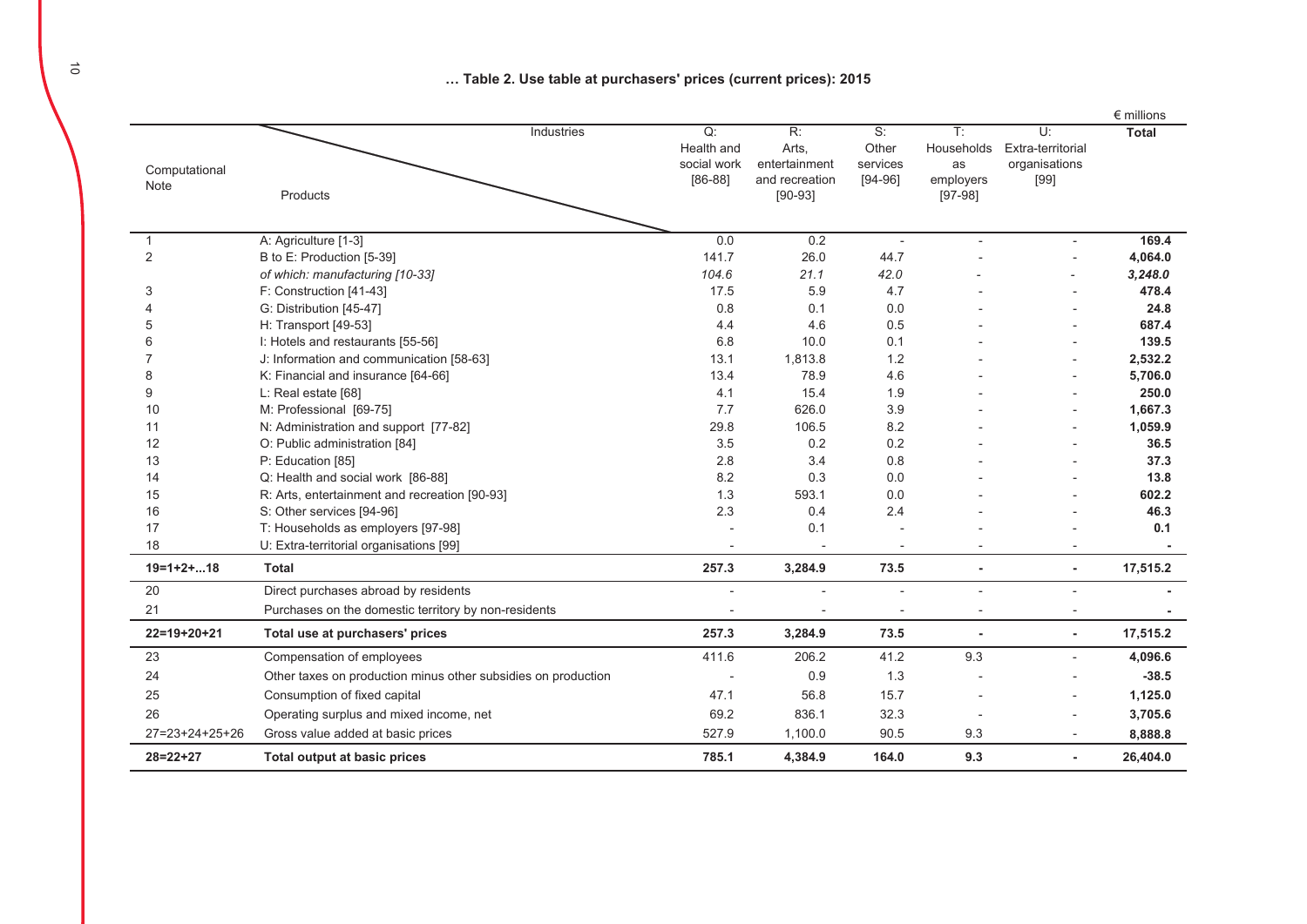|                |                                                               |                      |                            |                      |                               | $\epsilon$ millions                |
|----------------|---------------------------------------------------------------|----------------------|----------------------------|----------------------|-------------------------------|------------------------------------|
|                | Industries                                                    | Final<br>consumption | Gross capital<br>formation | <b>Total Exports</b> | <b>Total final</b><br>uses at | <b>Total use at</b><br>purchasers' |
| Computational  |                                                               |                      |                            |                      | purchasers'                   | prices (= total                    |
| Note           | Products                                                      |                      |                            |                      | prices                        | supply in table                    |
|                |                                                               |                      |                            |                      |                               | 1)                                 |
| $\mathbf{1}$   | A: Agriculture [1-3]                                          | 134.5                | 9.8                        | 137.2                | 281.5                         | 451.0                              |
| $\overline{2}$ | B to E: Production [5-39]                                     | 2,575.7              | 1,098.1                    | 2,565.8              | 6,239.7                       | 10,303.7                           |
|                | of which: manufacturing [10-33]                               | 2,397.6              | 1,099.4                    | 2,541.4              | 6,038.4                       | 9,286.4                            |
| 3              | F: Construction [41-43]                                       | 33.5                 | 845.9                      | 6.7                  | 886.1                         | 1,364.5                            |
| 4              | G: Distribution [45-47]                                       | 50.0                 | 0.0                        | 59.4                 | 109.4                         | 134.3                              |
| 5              | H: Transport [49-53]                                          | 181.8                | 0.0                        | 709.6                | 891.4                         | 1,578.8                            |
| 6              | I: Hotels and restaurants [55-56]                             | 1,139.7              | 0.0                        | 10.8                 | 1,150.5                       | 1,290.0                            |
| 7              | J: Information and communication [58-63]                      | 217.5                | 251.2                      | 210.4                | 679.1                         | 3,211.4                            |
| 8              | K: Financial and insurance [64-66]                            | 184.4                |                            | 5,263.2              | 5,447.6                       | 11,153.6                           |
| 9              | L: Real estate [68]                                           | 527.1                | 129.7                      | 5.9                  | 662.7                         | 912.7                              |
| 10             | M: Professional [69-75]                                       | 53.8                 | 69.1                       | 627.4                | 750.3                         | 2,417.7                            |
| 11             | N: Administration and support [77-82]                         | 183.9                | 0.2                        | 527.9                | 712.0                         | 1,771.9                            |
| 12             | O: Public administration [84]                                 | 637.6                |                            | 78.1                 | 715.7                         | 752.2                              |
| 13             | P: Education [85]                                             | 554.7                | 0.0                        | 5.1                  | 559.8                         | 597.1                              |
| 14             | Q: Health and social work [86-88]                             | 769.1                |                            |                      | 769.1                         | 782.9                              |
| 15             | R: Arts, entertainment and recreation [90-93]                 | 179.4                | 9.2                        | 4,000.5              | 4,189.2                       | 4,791.4                            |
| 16             | S: Other services [94-96]                                     | 148.6                | 0.0                        |                      | 148.6                         | 194.9                              |
| 17             | T: Households as employers [97-98]                            | 10.8                 |                            |                      | 10.8                          | 11.0                               |
| 18             | U: Extra-territorial organisations [99]                       |                      |                            |                      |                               |                                    |
| $19=1+2+18$    | <b>Total</b>                                                  | 7,582.4              | 2,413.2                    | 14,208.0             | 24,203.6                      | 41,718.8                           |
| 20             | Direct purchases abroad by residents                          | 273.5                |                            |                      | 273.5                         | 273.5                              |
| 21             | Purchases on the domestic territory by non-residents          | $-1,248.7$           |                            | 1,248.7              |                               |                                    |
| 22=19+20+21    | Total use at purchasers' prices                               | 6,607.2              | 2,413.2                    | 15,456.7             | 24,477.1                      | 41,992.3                           |
| 23             | Compensation of employees                                     |                      |                            |                      |                               |                                    |
| 24             | Other taxes on production minus other subsidies on production |                      |                            |                      |                               |                                    |
| 25             | Consumption of fixed capital                                  |                      |                            |                      |                               |                                    |
| 26             | Operating surplus and mixed income, net                       |                      |                            |                      |                               |                                    |
| 27=23+24+25+26 | Gross value added at basic prices                             |                      |                            |                      |                               |                                    |
| $28 = 22 + 27$ | Total output at basic prices                                  |                      |                            |                      |                               |                                    |
|                |                                                               |                      |                            |                      |                               |                                    |

#### ... Table 2. Use table at purchasers' prices (current prices): 2015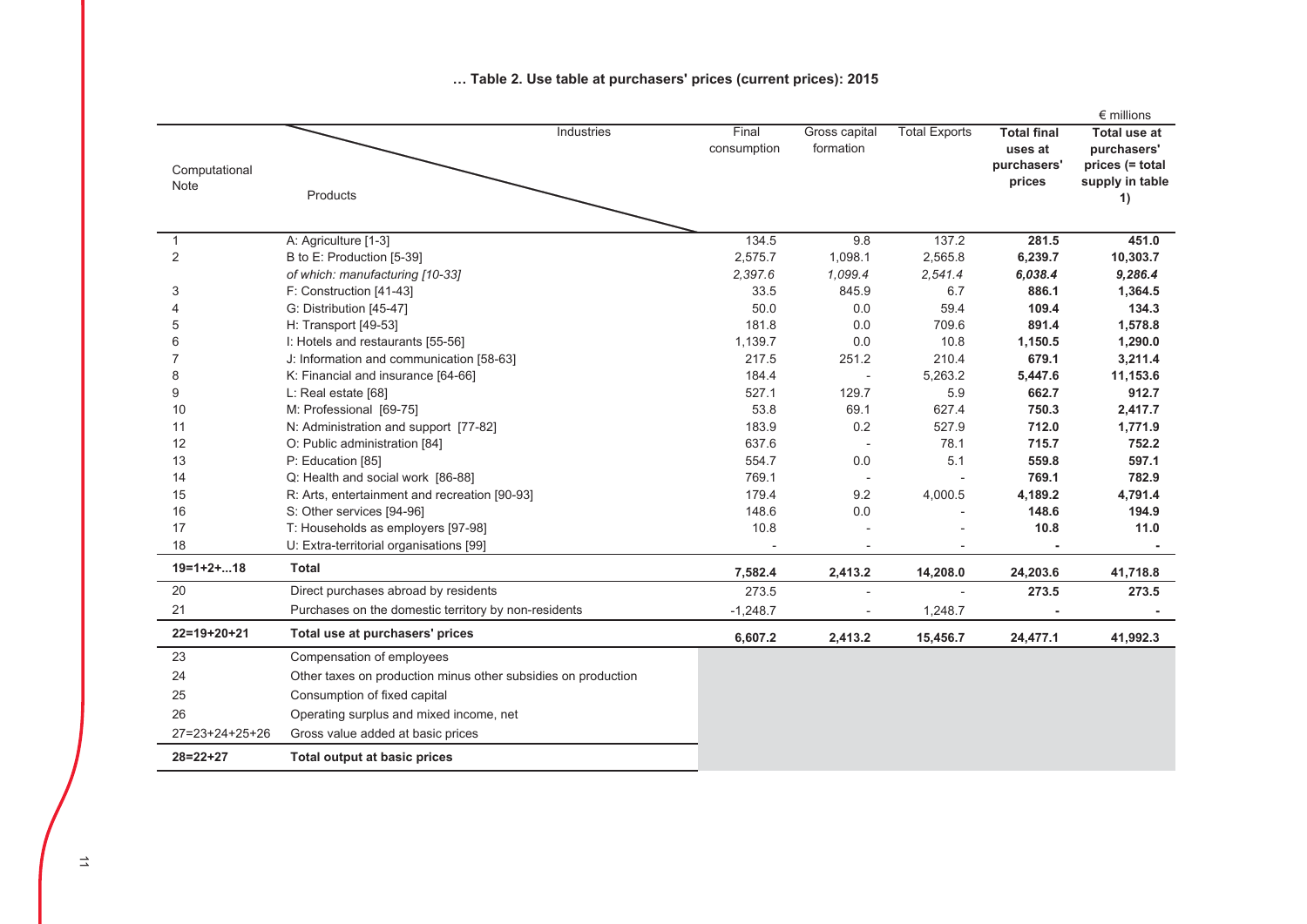Table 3. Use table of domestic production at basic prices (current prices): 2015 ...

|                     |                                                                 |                                 |                                        |                                         |                                 |                                 | $\epsilon$ millions          |
|---------------------|-----------------------------------------------------------------|---------------------------------|----------------------------------------|-----------------------------------------|---------------------------------|---------------------------------|------------------------------|
| Computational       | Industries                                                      | $A$ :<br>Agriculture<br>$[1-3]$ | $B$ to $E$ :<br>Production<br>$[5-39]$ | of which:<br>manufacturing<br>$[10-33]$ | F:<br>Construction<br>$[41-43]$ | G:<br>Distribution<br>$[45-47]$ | H:<br>Transport<br>$[49-53]$ |
| Note                |                                                                 |                                 |                                        |                                         |                                 |                                 |                              |
|                     | Products                                                        |                                 |                                        |                                         |                                 |                                 |                              |
| $\mathbf{1}$        | A: Agriculture [1-3]                                            | 11.0                            | 30.3                                   | 30.3                                    | 0.1                             | 0.0                             | 1.0                          |
| $\overline{2}$      | B to E: Production [5-39]                                       | 24.0                            | 703.0                                  | 270.9                                   | 210.9                           | 60.6                            | 58.4                         |
|                     | of which: manufacturing [10-33]                                 | 21.0                            | 201.4                                  | 188.1                                   | 168.2                           | 33.2                            | 49.9                         |
| 3                   | F: Construction [41-43]                                         | 6.0                             | 27.1                                   | 17.8                                    | 158.1                           | 27.3                            | 37.7                         |
|                     | G: Distribution [45-47]                                         | 23.5                            | 191.3                                  | 174.7                                   | 63.2                            | 26.2                            | 32.0                         |
| 5                   | H: Transport [49-53]                                            | 17.2                            | 51.4                                   | 48.5                                    | 4.8                             | 114.1                           | 274.2                        |
| 6                   | I: Hotels and restaurants [55-56]                               | 0.4                             | 5.0                                    | 4.1                                     | 1.8                             | 9.8                             | 18.2                         |
|                     | J: Information and communication [58-63]                        | 1.3                             | 19.0                                   | 10.3                                    | 4.6                             | 24.3                            | 16.7                         |
| 8                   | K: Financial and insurance [64-66]                              | 7.3                             | 58.0                                   | 37.5                                    | 22.0                            | 57.0                            | 43.5                         |
| 9                   | L: Real estate [68]                                             | 0.5                             | 36.4                                   | 8.4                                     | $6.2\,$                         | 57.9                            | 12.4                         |
| 10                  | M: Professional [69-75]                                         | 4.0                             | 47.0                                   | 36.0                                    | 35.0                            | 28.1                            | 31.2                         |
| 11                  | N: Administration and support [77-82]                           | 5.3                             | 59.0                                   | 15.4                                    | 7.0                             | 28.0                            | 68.7                         |
| 12                  | O: Public administration [84]                                   | 0.1                             | 1.1                                    | 1.0                                     | 1.2                             | 2.7                             | 1.7                          |
| 13                  | P: Education [85]                                               | 0.2                             | 2.5                                    | 1.7                                     | 0.3                             | 0.4                             | 0.8                          |
| 14                  | Q: Health and social work [86-88]                               | 0.0                             | 0.2                                    | 0.0                                     | 0.0                             | 0.0                             | 0.0                          |
| 15                  | R: Arts, entertainment and recreation [90-93]                   | 0.2                             | 1.2                                    | 1.2                                     | 0.5                             | 0.1                             | 0.6                          |
| 16<br>17            | S: Other services [94-96]<br>T: Households as employers [97-98] | 0.2                             | 3.7                                    | 3.5                                     | 1.8                             | 4.1                             | 5.5                          |
| 18                  | U: Extra-territorial organisations [99]                         |                                 |                                        |                                         |                                 |                                 |                              |
| $19=1+2+18$         | <b>Total</b>                                                    | 101.2                           | 1,236.3                                | 661.5                                   | 517.6                           | 440.8                           | 602.5                        |
| 20                  | Use of imported products                                        | 92.8                            | 1,289.6                                |                                         | 234.0                           | 144.3                           | 343.5                        |
| 21                  |                                                                 | 3.1                             |                                        | 1,115.9                                 |                                 |                                 |                              |
|                     | Taxes less subsidies on products                                |                                 | 13.7                                   | 9.3                                     | 46.7                            | 4.7                             | 23.1                         |
| $22=19+20+21$       | Total use at purchasers' prices                                 | 197.0                           | 2,539.6                                | 1,786.7                                 | 798.3                           | 589.8                           | 969.1                        |
| 23                  | Direct purchases abroad by residents                            |                                 |                                        |                                         |                                 |                                 |                              |
| 24                  | Purchases on the domestic territory by non-residents            |                                 |                                        |                                         |                                 |                                 |                              |
| $25 = 22 + 23 + 24$ | Total use at purchasers' prices                                 | 197.0                           | 2,539.6                                | 1,786.7                                 | 798.3                           | 589.8                           | 969.1                        |
| 26                  | Compensation of employees                                       | 13.7                            | 467.2                                  | 433.5                                   | 140.7                           | 395.8                           | 254.0                        |
| 27                  | Other taxes on production minus other subsidies on production   | $-33.3$                         | $-6.3$                                 | 0.1                                     | 2.1                             | 5.7                             | $-21.3$                      |
| 28                  | Consumption of fixed capital                                    | 11.5                            | 281.4                                  | 185.2                                   | 42.3                            | 69.9                            | 97.9                         |
| 29                  | Operating surplus and mixed income, net                         | 100.3                           | 166.1                                  | 125.8                                   | 135.4                           | 503.9                           | 174.0                        |
| $30=26+27+28+29$    | Gross value added at basic prices                               | 92.3                            | 908.5                                  | 744.6                                   | 320.5                           | 975.3                           | 504.6                        |
| $31 = 25 + 30$      | Total output at basic prices                                    | 289.3                           | 3.448.0                                | 2,531.3                                 | 1,118.8                         | 1,565.1                         | 1,473.7                      |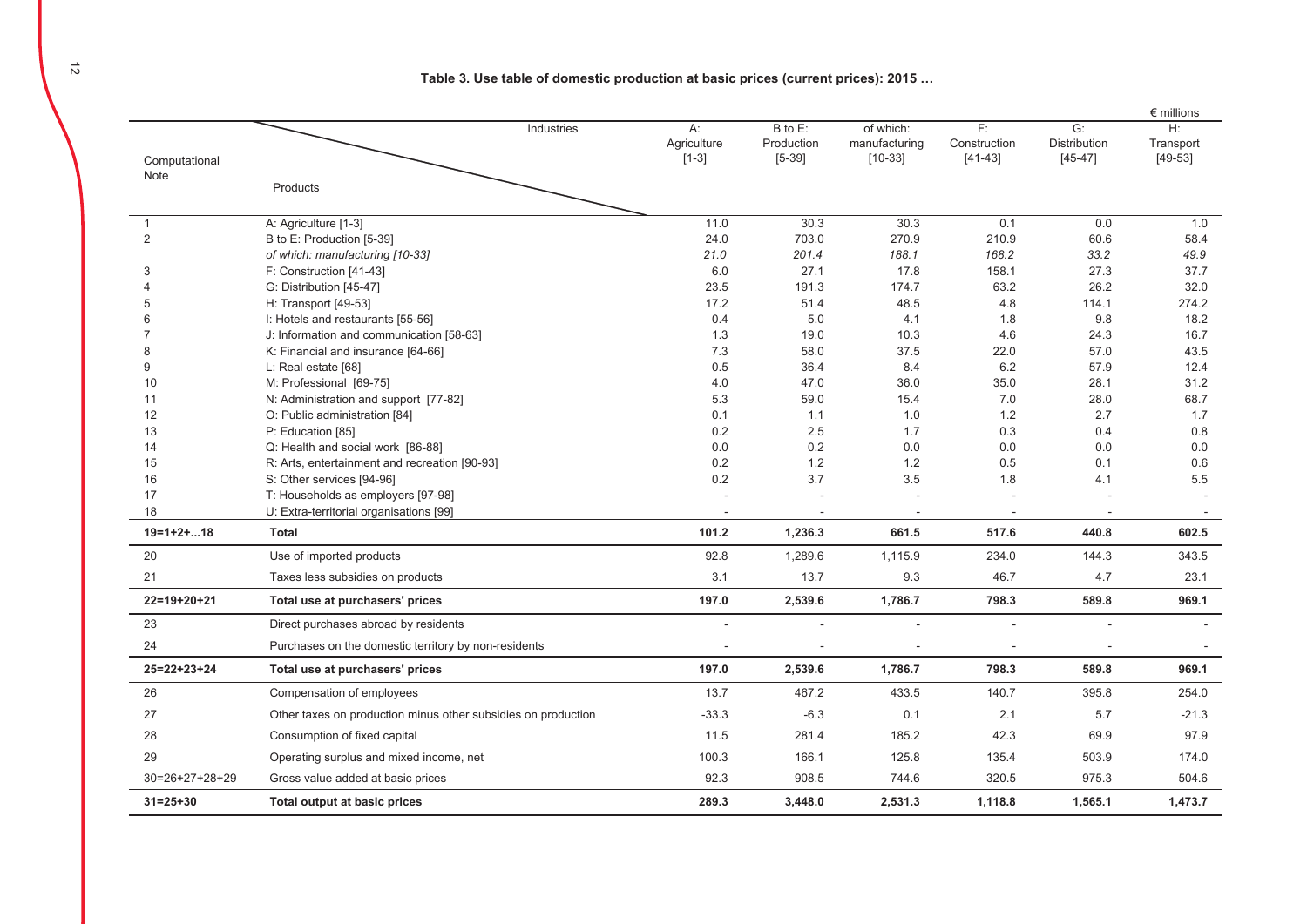|                       |                                                                        |                                              |                                                     |                                                                      |                           |                                   | $\epsilon$ millions                              |
|-----------------------|------------------------------------------------------------------------|----------------------------------------------|-----------------------------------------------------|----------------------------------------------------------------------|---------------------------|-----------------------------------|--------------------------------------------------|
| Computational<br>Note | Industries                                                             | Ŀ.<br>Hotels and<br>restaurants<br>$[55-56]$ | J:<br>Information and<br>communication<br>$[58-63]$ | $\overline{\mathsf{K}}$ :<br>Financial and<br>insurance<br>$[64-66]$ | Ŀ.<br>Real estate<br>[68] | M:<br>Professional<br>$[69 - 75]$ | N:<br>Administration<br>and support<br>$[77-82]$ |
|                       | Products                                                               |                                              |                                                     |                                                                      |                           |                                   |                                                  |
| $\mathbf{1}$          | A: Agriculture [1-3]                                                   | 16.9                                         | 0.0                                                 | ÷.                                                                   | 0.0                       | 0.0                               | 2.8                                              |
| 2                     | B to E: Production [5-39]                                              | 206.5                                        | 27.0                                                | 17.8                                                                 | 23.1                      | 33.4                              | 11.3                                             |
|                       | of which: manufacturing [10-33]                                        | 164.8                                        | 19.7                                                | 13.5                                                                 | 17.3                      | 24.7                              | 5.7                                              |
| 3                     | F: Construction [41-43]                                                | 27.8                                         | 6.2                                                 | 4.0                                                                  | 63.9                      | 13.1                              | 11.9                                             |
|                       | G: Distribution [45-47]                                                | 94.4                                         | 6.2                                                 | 2.6                                                                  | 7.0                       | 6.2                               | 7.2                                              |
| 5                     | H: Transport [49-53]                                                   | 4.4                                          | 4.8                                                 | 18.7                                                                 | 1.2                       | 9.5                               | 15.4                                             |
| 6                     | I: Hotels and restaurants [55-56]                                      | 10.2                                         | 3.2                                                 | 6.5                                                                  | 1.4                       | 9.3                               | 21.2                                             |
|                       | J: Information and communication [58-63]                               | 6.3                                          | 230.4                                               | 21.8                                                                 | 9.8                       | 17.3                              | 4.9                                              |
| 8                     | K: Financial and insurance [64-66]                                     | 28.4                                         | 30.9                                                | 163.5                                                                | 93.4                      | 70.7                              | 17.4                                             |
| 9                     | L: Real estate $[68]$                                                  | 50.9                                         | 10.5                                                | 7.8                                                                  | 15.3                      | 13.4                              | 5.0                                              |
| 10                    | M: Professional [69-75]                                                | 32.8                                         | 56.6                                                | 27.1                                                                 | 15.8                      | 184.9                             | 8.8                                              |
| 11<br>12              | N: Administration and support [77-82]<br>O: Public administration [84] | 13.3<br>1.1                                  | 9.5<br>4.7                                          | 31.8<br>2.3                                                          | 5.8<br>2.0                | 32.9<br>1.7                       | 144.4<br>0.6                                     |
| 13                    |                                                                        | 0.3                                          | 1.3                                                 | 0.9                                                                  | 0.0                       | 1.9                               | 1.3                                              |
| 14                    | P: Education [85]<br>Q: Health and social work [86-88]                 | 0.0                                          | 0.0                                                 | 1.8                                                                  | 0.0                       | 0.0                               | 0.1                                              |
| 15                    | R: Arts, entertainment and recreation [90-93]                          | 0.2                                          | 0.4                                                 | 0.2                                                                  | 0.1                       | 0.5                               | 0.6                                              |
| 16                    | S: Other services [94-96]                                              | 13.6                                         | 2.7                                                 | 4.0                                                                  | 0.2                       | 2.1                               | 1.5                                              |
| 17                    | T: Households as employers [97-98]                                     |                                              |                                                     |                                                                      |                           |                                   | $\sim$                                           |
| 18                    | U: Extra-territorial organisations [99]                                |                                              |                                                     |                                                                      |                           |                                   |                                                  |
| $19=1+2+18$           | <b>Total</b>                                                           | 507.0                                        | 394.5                                               | 310.9                                                                | 239.0                     | 396.9                             | 254.6                                            |
| 20                    | Use of imported products                                               | 177.4                                        | 539.2                                               | 5,053.9                                                              | 36.9                      | 305.5                             | 136.4                                            |
| 21                    | Taxes less subsidies on products                                       | 13.3                                         | 3.1                                                 | 33.0                                                                 | 2.3                       | 1.9                               | 3.1                                              |
| $22=19+20+21$         | Total use at purchasers' prices                                        | 697.7                                        | 936.9                                               | 5,397.8                                                              | 278.1                     | 704.3                             | 394.1                                            |
| 23                    | Direct purchases abroad by residents                                   |                                              |                                                     |                                                                      |                           |                                   |                                                  |
| 24                    | Purchases on the domestic territory by non-residents                   |                                              |                                                     | $\overline{\phantom{a}}$                                             |                           |                                   |                                                  |
| $25 = 22 + 23 + 24$   | Total use at purchasers' prices                                        | 697.7                                        | 936.9                                               | 5,397.8                                                              | 278.1                     | 704.3                             | 394.1                                            |
| 26                    | Compensation of employees                                              | 211.7                                        | 215.7                                               | 384.7                                                                | 15.7                      | 250.8                             | 262.5                                            |
| 27                    | Other taxes on production minus other subsidies on production          | 2.3                                          | $-5.2$                                              | 24.7                                                                 | 1.1                       | $-11.6$                           | 1.2                                              |
| 28                    | Consumption of fixed capital                                           | 43.4                                         | 84.3                                                | 37.7                                                                 | 141.0                     | 32.6                              | 34.4                                             |
| 29                    | Operating surplus and mixed income, net                                | 191.2                                        | 262.7                                               | 293.6                                                                | 354.8                     | 357.6                             | 187.2                                            |
| $30=26+27+28+29$      | Gross value added at basic prices                                      | 448.6                                        | 557.5                                               | 740.7                                                                | 512.6                     | 629.5                             | 485.4                                            |
| $31 = 25 + 30$        | Total output at basic prices                                           | 1,146.4                                      | 1,494.4                                             | 6,138.5                                                              | 790.7                     | 1,333.8                           | 879.5                                            |

### ... Table 3. Use table of domestic production at basic prices (current prices): 2015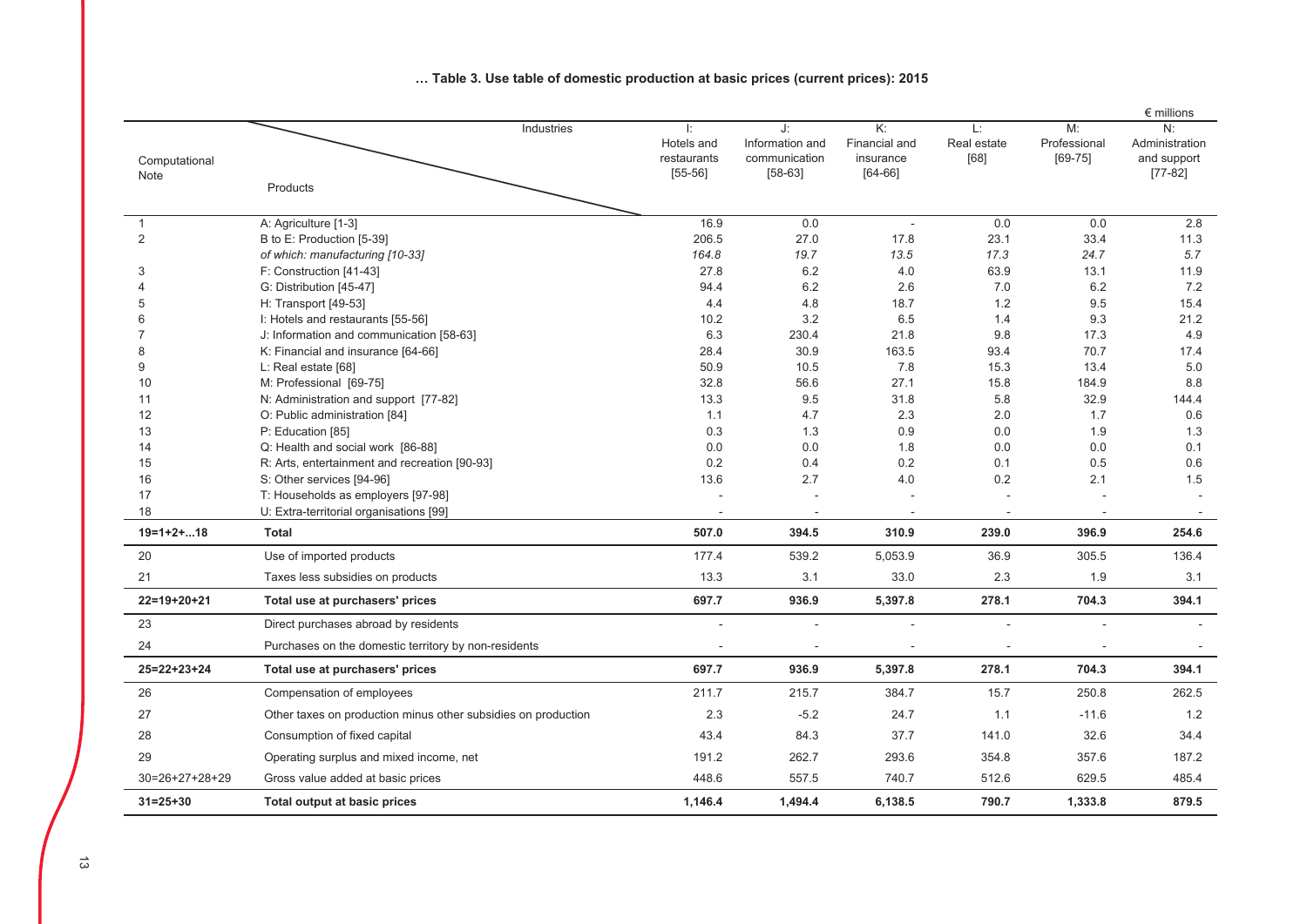... Table 3. Use table of domestic production at basic prices (current prices): 2015

|                       |                                                                               |                                          |                         |                                              |                                                                                    |                                        | $\epsilon$ millions                           |
|-----------------------|-------------------------------------------------------------------------------|------------------------------------------|-------------------------|----------------------------------------------|------------------------------------------------------------------------------------|----------------------------------------|-----------------------------------------------|
| Computational<br>Note | Industries<br>Products                                                        | O:<br>Public<br>administration<br>$[84]$ | P:<br>Education<br>[85] | Q:<br>Health and<br>social work<br>$[86-88]$ | $\overline{\mathsf{R}}$ :<br>Arts,<br>entertainment<br>and recreation<br>$[90-93]$ | $S$ :<br>Other services<br>$[94 - 96]$ | T:<br>Households as<br>employers<br>$[97-98]$ |
| $\mathbf{1}$          | A: Agriculture [1-3]                                                          |                                          | $\sim$                  | 0.0                                          | 0.1                                                                                | L.                                     |                                               |
| $\overline{2}$        | B to E: Production [5-39]                                                     | 33.7                                     | 12.8                    | 63.5                                         | 10.5                                                                               | 11.2                                   |                                               |
|                       | of which: manufacturing [10-33]                                               | 7.3                                      | 2.8                     | 28.4                                         | 5.7                                                                                | 8.5                                    |                                               |
| 3                     | F: Construction [41-43]                                                       | 22.6                                     | 16.0                    | 14.8                                         | 5.5                                                                                | 3.9                                    |                                               |
|                       | G: Distribution [45-47]                                                       | 4.8                                      | 2.0                     | 17.8                                         | 2.1                                                                                | 7.0                                    |                                               |
| 5                     | H: Transport [49-53]                                                          | 5.7                                      | 2.5                     | 2.8                                          | 3.1                                                                                | 0.4                                    |                                               |
| 6                     | I: Hotels and restaurants [55-56]                                             | 4.2                                      | 1.4                     | 5.2                                          | 8.9                                                                                | 0.1                                    |                                               |
| 7                     | J: Information and communication [58-63]                                      | 35.8                                     | 5.2                     | 7.9                                          | 547.3                                                                              | 0.6                                    |                                               |
| 8                     | K: Financial and insurance [64-66]                                            | 8.9                                      | 6.7                     | 11.4                                         | 55.9                                                                               | 4.2                                    |                                               |
| 9                     | L: Real estate $[68]$                                                         | 7.0                                      | 4.7                     | 4.1                                          | 15.4                                                                               | 1.9                                    |                                               |
| 10                    | M: Professional [69-75]                                                       | 11.1                                     | 4.6                     | 2.8                                          | 100.0                                                                              | 1.9                                    |                                               |
| 11                    | N: Administration and support [77-82]                                         | 53.9                                     | 11.1                    | 22.2                                         | 18.3                                                                               | 5.0                                    |                                               |
| 12                    | O: Public administration [84]                                                 |                                          | 0.8                     | 2.2                                          | 0.1                                                                                | 0.1                                    |                                               |
| 13                    | P: Education [85]                                                             | 1.9                                      | 3.0                     | 1.4                                          | 1.2                                                                                | 0.4                                    |                                               |
| 14                    | Q: Health and social work [86-88]                                             | 2.4                                      | 0.8                     | 8.2                                          | 0.3                                                                                | 0.0                                    |                                               |
| 15                    | R: Arts, entertainment and recreation [90-93]                                 | 0.5                                      | 2.2                     | 1.2                                          | 22.7                                                                               | 0.0                                    |                                               |
| 16<br>17              | S: Other services [94-96]                                                     | 0.7                                      | 0.4                     | 2.0                                          | 0.3<br>0.1                                                                         | 2.4                                    |                                               |
| 18                    | T: Households as employers [97-98]<br>U: Extra-territorial organisations [99] |                                          | $\sim$                  |                                              |                                                                                    |                                        |                                               |
| $19=1+2+18$           | Total                                                                         | 193.3                                    | 74.2                    | 167.4                                        | 791.7                                                                              | 39.1                                   | $\mathbf{r}$                                  |
|                       |                                                                               |                                          |                         |                                              |                                                                                    |                                        |                                               |
| 20                    | Use of imported products                                                      | 60.5                                     | 21.5                    | 69.3                                         | 2,482.0                                                                            | 31.3                                   |                                               |
| 21                    | Taxes less subsidies on products                                              | 38.0                                     | 9.2                     | 20.5                                         | 11.1                                                                               | 3.0                                    |                                               |
| $22 = 19 + 20 + 21$   | Total use at purchasers' prices                                               | 291.8                                    | 104.9                   | 257.3                                        | 3,284.9                                                                            | 73.5                                   | $\overline{a}$                                |
| 23                    | Direct purchases abroad by residents                                          |                                          |                         |                                              |                                                                                    |                                        |                                               |
| 24                    | Purchases on the domestic territory by non-residents                          |                                          |                         |                                              |                                                                                    |                                        |                                               |
| $25 = 22 + 23 + 24$   | Total use at purchasers' prices                                               | 291.8                                    | 104.9                   | 257.3                                        | 3,284.9                                                                            | 73.5                                   | $\blacksquare$                                |
| 26                    | Compensation of employees                                                     | 403.6                                    | 412.3                   | 411.6                                        | 206.2                                                                              | 41.2                                   | 9.3                                           |
| 27                    | Other taxes on production minus other subsidies on production                 |                                          |                         |                                              | 0.9                                                                                | 1.3                                    |                                               |
| 28                    | Consumption of fixed capital                                                  | 93.2                                     | 35.7                    | 47.1                                         | 56.8                                                                               | 15.7                                   |                                               |
| 29                    | Operating surplus and mixed income, net                                       | 0.0                                      | 41.1                    | 69.2                                         | 836.1                                                                              | 32.3                                   |                                               |
| $30=26+27+28+29$      | Gross value added at basic prices                                             | 496.7                                    | 489.1                   | 527.9                                        | 1,100.0                                                                            | 90.5                                   | 9.3                                           |
| $31 = 25 + 30$        | Total output at basic prices                                                  | 788.6                                    | 594.0                   | 785.1                                        | 4,384.9                                                                            | 164.0                                  | 9.3                                           |

14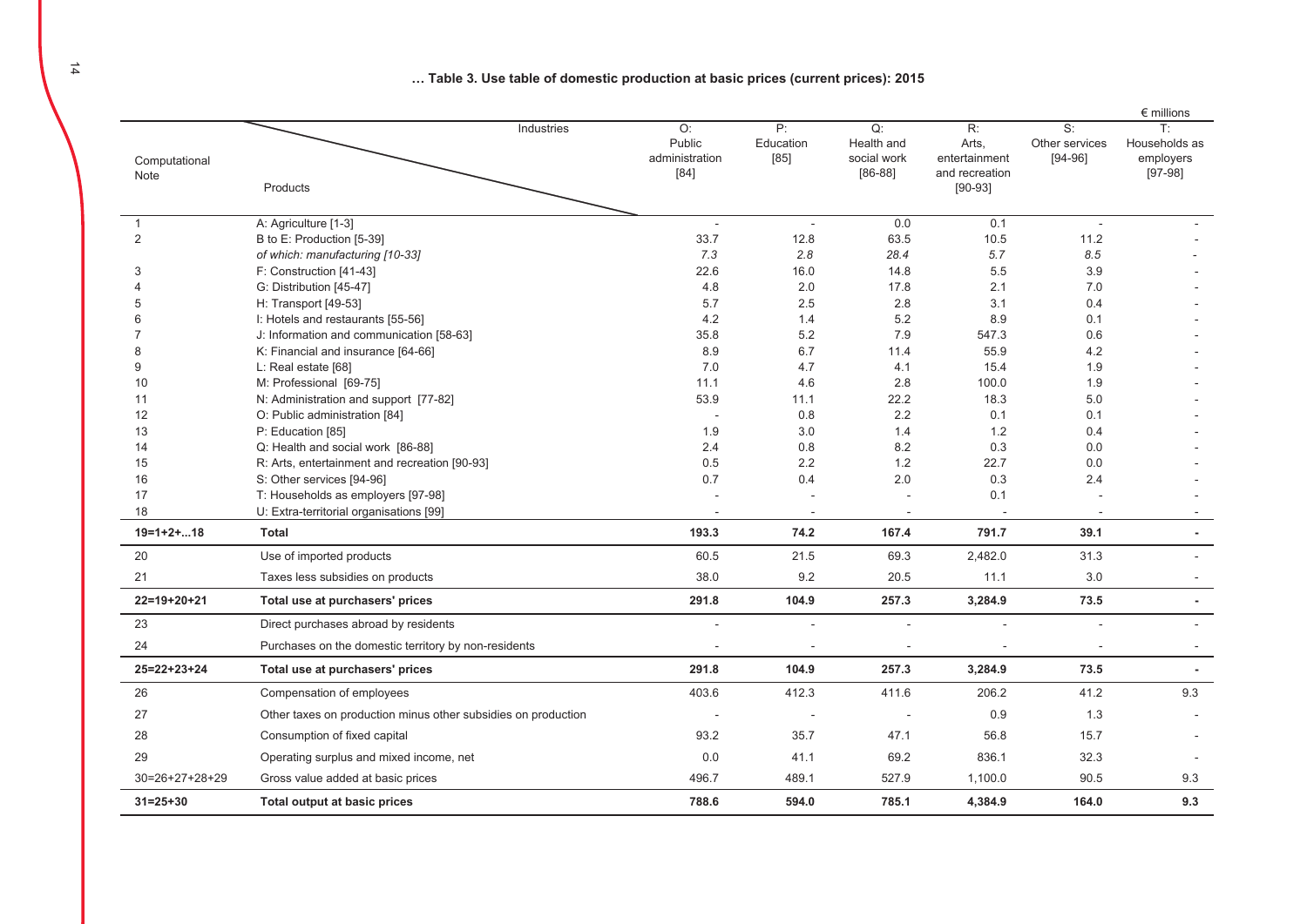|                     |                                                               |                         |                            |             |                          |                          |                    | $\epsilon$ millions |
|---------------------|---------------------------------------------------------------|-------------------------|----------------------------|-------------|--------------------------|--------------------------|--------------------|---------------------|
|                     |                                                               | U:<br>Industries        | <b>Total</b>               | Final       | Gross capital            | <b>Total Exports</b>     | <b>Total final</b> | Total use at        |
|                     |                                                               | Extra-territorial       |                            | consumption | formation                |                          | uses at            | purchasers'         |
| Computational       |                                                               | organisations<br>$[99]$ |                            |             |                          |                          | purchasers'        | prices (= total     |
| Note                | Products                                                      |                         |                            |             |                          |                          | prices             | supply in<br>table  |
|                     |                                                               |                         |                            |             |                          |                          |                    | 1)                  |
| $\mathbf{1}$        | A: Agriculture [1-3]                                          |                         | 62.1<br>$\sim$             | 52.7        | 9.7                      | 116.0                    | 178.4              | 240.4               |
| 2                   | B to E: Production [5-39]                                     |                         | 1,507.6                    | 470.8       | 93.3                     | 1,502.9                  | 2,067.0            | 3,574.7             |
|                     | of which: manufacturing [10-33]                               |                         | 772.2                      | 296.6       | 94.3                     | 1,478.6                  | 1,869.6            | 2,641.8             |
| 3                   | F: Construction [41-43]                                       |                         | 445.8                      | 33.0        | 542.5                    | 6.7                      | 582.1              | 1,027.9             |
| $\Delta$            | G: Distribution [45-47]                                       |                         | 493.6                      | 818.9       | 57.6                     | 170.5                    | 1,047.0            | 1,540.6             |
| 5                   | H: Transport [49-53]                                          |                         | 530.2                      | 146.3       | 0.0                      | 721.3                    | 867.6              | 1,397.8             |
| 6                   | I: Hotels and restaurants [55-56]                             |                         | 107.0                      | 1,008.1     | $0.0\,$                  | 10.8                     | 1,018.9            | 1,125.9             |
| $\overline{7}$      | J: Information and communication [58-63]                      |                         | 953.2                      | 157.8       | 243.4                    | 202.0                    | 603.2              | 1,556.4             |
| 8                   | K: Financial and insurance [64-66]                            |                         | 679.1                      | 173.3       | $\sim$                   | 5,261.1                  | 5,434.4            | 6,113.5             |
| 9                   | L: Real estate [68]                                           |                         | 249.5                      | 526.8       | 123.0                    | 5.9                      | 655.6              | 905.1               |
| 10                  | M: Professional [69-75]                                       |                         | 591.7                      | 52.4        | 64.1                     | 627.4                    | 743.9              | 1,335.6             |
| 11                  | N: Administration and support [77-82]                         |                         | 516.2                      | 161.2       | 0.2                      | 455.7                    | 617.1              | 1,133.3             |
| 12                  | O: Public administration [84]                                 |                         | 22.6                       | 637.6       | $\overline{a}$           | 77.8                     | 715.4              | 738.0               |
| 13                  | P: Education [85]                                             |                         | 18.0                       | 553.8       | 0.0                      | 5.1                      | 558.8              | 576.8               |
| 14                  | Q: Health and social work [86-88]                             |                         | 13.8                       | 769.1       | $\overline{\phantom{a}}$ | $\overline{\phantom{a}}$ | 769.1              | 782.9               |
| 15                  | R: Arts, entertainment and recreation [90-93]                 |                         | 31.4                       | 147.9       | 9.2                      | 3,975.6                  | 4,132.7            | 4,164.1             |
| 16                  | S: Other services [94-96]                                     |                         | 45.2                       | 136.6       | 0.0                      | $\sim$                   | 136.5              | 181.7               |
| 17                  | T: Households as employers [97-98]                            |                         | 0.1                        | 9.2         |                          |                          | 9.2                | 9.3                 |
| 18                  | U: Extra-territorial organisations [99]                       |                         |                            |             |                          |                          |                    |                     |
| $19=1+2+18$         | <b>Total</b>                                                  |                         | 6,267.1<br>$\blacksquare$  | 5,855.2     | 1,143.0                  | 13,138.7                 | 20,136.9           | 26,404.0            |
| 20                  | Use of imported products                                      |                         | 11,018.1<br>$\sim$         | 1,127.2     | 1,112.7                  | 948.8                    | 3,188.8            | 14,206.9            |
| 21                  | Taxes less subsidies on products                              |                         | 229.9<br>$\sim$            | 600.0       | 157.5                    | 120.5                    | 877.9              | 1,107.9             |
| $22=19+20+21$       | Total use at purchasers' prices                               |                         | 17,515.2<br>$\blacksquare$ | 7,582.4     | 2,413.2                  | 14,208.0                 | 24,203.6           | 41,718.8            |
| 23                  | Direct purchases abroad by residents                          |                         | $\blacksquare$             | 273.5       | $\overline{\phantom{a}}$ | L.                       | 273.5              | 273.5               |
| 24                  | Purchases on the domestic territory by non-residents          |                         | $\overline{a}$             | $-1,248.7$  | $\overline{a}$           | 1,248.7                  |                    |                     |
| $25 = 22 + 23 + 24$ | Total use at purchasers' prices                               |                         | 17,515.2<br>$\blacksquare$ | 6,607.2     | 2,413.2                  | 15,456.7                 | 24,477.1           | 41,992.3            |
| 26                  | Compensation of employees                                     |                         | 4,096.6                    |             |                          |                          |                    |                     |
| 27                  | Other taxes on production minus other subsidies on production |                         | $-38.5$                    |             |                          |                          |                    |                     |
| 28                  | Consumption of fixed capital                                  |                         | 1,125.0                    |             |                          |                          |                    |                     |
| 29                  | Operating surplus and mixed income, net                       |                         | 3,705.6                    |             |                          |                          |                    |                     |
| $30=26+27+28+29$    | Gross value added at basic prices                             |                         | 8,888.8                    |             |                          |                          |                    |                     |
| $31 = 25 + 30$      | Total output at basic prices                                  |                         | 26,404.0<br>$\blacksquare$ |             |                          |                          |                    |                     |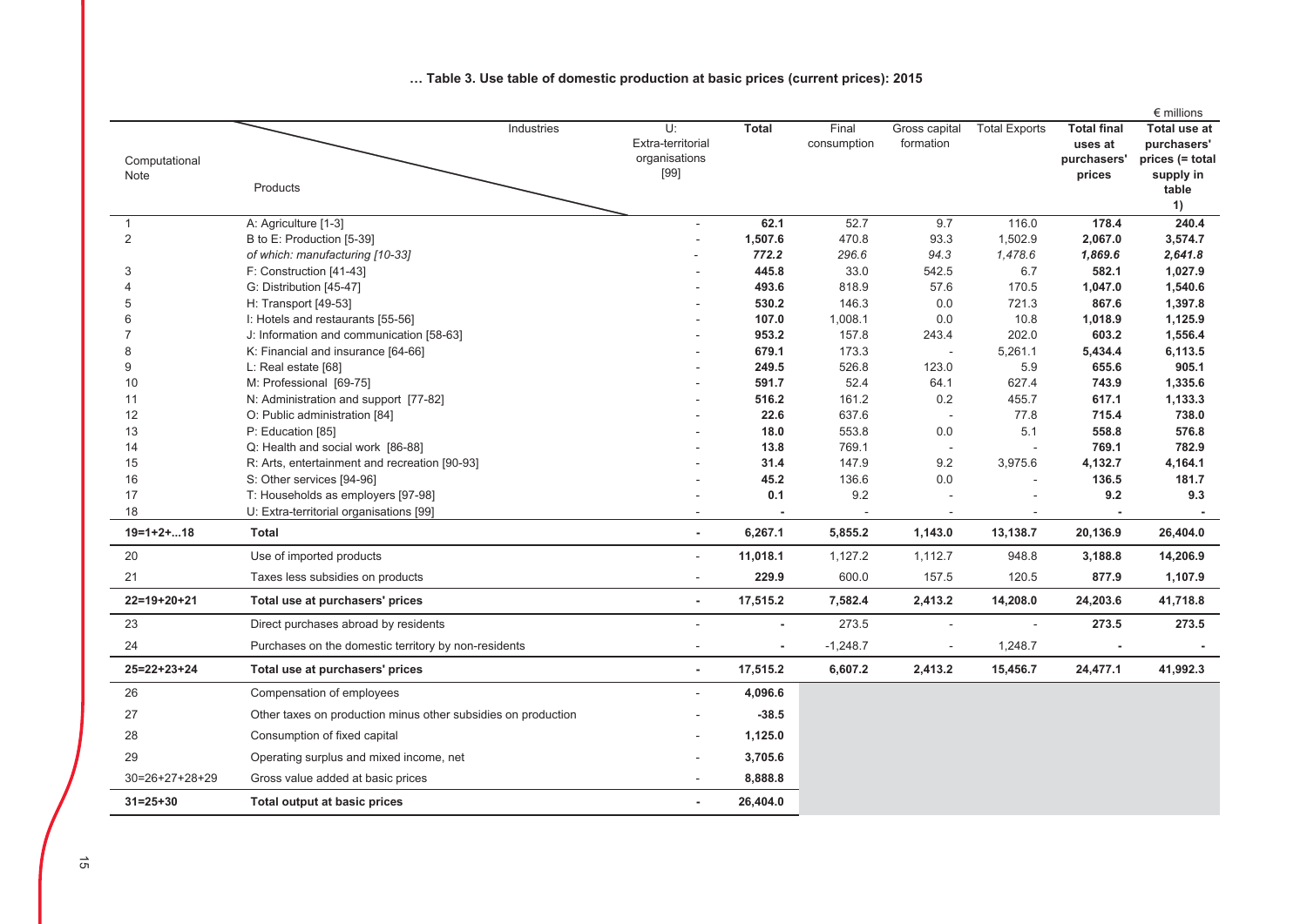Table 4. Industry by Industry Input-output table (current prices): 2015 ...

|                          |                                               |                     |            |               |              |                     |           | $\epsilon$ millions |
|--------------------------|-----------------------------------------------|---------------------|------------|---------------|--------------|---------------------|-----------|---------------------|
|                          | Industries                                    | Intermediate Demand |            |               |              |                     |           |                     |
|                          |                                               | A:                  | B to E:    | of which:     | F:           | G:                  | $H$ :     | Ŀ.                  |
| Computational            |                                               | Agriculture         | Production | manufacturing | Construction | <b>Distribution</b> | Transport | Hotels and          |
| Note                     |                                               | $[1-3]$             | $[5-39]$   | $[10-33]$     | $[41-43]$    | $[45 - 47]$         | $[49-53]$ | restaurants         |
|                          | Industries                                    |                     |            |               |              |                     |           | $[55-56]$           |
|                          |                                               |                     |            |               |              |                     |           |                     |
| 1                        | A: Agriculture [1-3]                          | 46.7                | 62.2       | 62.2          | 0.7          | 0.1                 | 3.2       | 61.7                |
| $\overline{2}$           | B to E: Production [5-39]                     | 62.0                | 1,701.6    | 1,157.4       | 308.8        | 106.9               | 149.5     | 290.5               |
|                          | of which: manufacturing [10-33]               | 56.7                | 1,130.3    | 1,086.2       | 288.1        | 72.3                | 118.3     | 244.3               |
| 3                        | F: Construction [41-43]                       | 6.2                 | 68.9       | 59.1          | 228.6        | 27.5                | 38.1      | 28.4                |
|                          | G: Distribution [45-47]                       | 23.7                | 191.0      | 173.6         | 62.8         | 28.0                | 34.4      | 94.7                |
| 5                        | H: Transport [49-53]                          | 21.5                | 93.8       | 77.3          | 15.6         | 143.8               | 377.6     | 13.8                |
| 6                        | I: Hotels and restaurants [55-56]             | 0.6                 | 7.5        | 6.1           | 2.8          | 13.6                | 20.7      | 15.2                |
|                          | J: Information and communication [58-63]      | 1.8                 | 33.9       | 24.2          | 9.8          | 29.7                | 22.3      | 10.0                |
| 8                        | K: Financial and insurance [64-66]            | 8.3                 | 119.5      | 95.6          | 31.4         | 68.9                | 50.5      | 33.6                |
| 9                        | L: Real estate [68]                           | 0.4                 | 27.8       | 6.4           | 4.8          | 44.2                | 9.5       | 38.8                |
| 10                       | M: Professional [69-75]                       | 6.3                 | 84.6       | 68.8          | 52.2         | 60.5                | 56.5      | 58.0                |
| 11                       | N: Administration and support [77-82]         | 6.5                 | 67.5       | 23.0          | 10.2         | 31.8                | 78.4      | 15.5                |
| 12                       | O: Public administration [84]                 | 7.4                 | 52.0       | 12.3          | 19.2         | 19.7                | 70.9      | 8.7                 |
| 13                       | P: Education [85]                             | 0.5                 | 6.4        | 4.5           | 0.7          | 1.6                 | 1.8       | 1.0                 |
| 14                       | Q: Health and social work [86-88]             | 0.0                 | 0.4        | 0.1           | 0.0          | 0.2                 | $0.0\,$   | 0.2                 |
| 15                       | R: Arts, entertainment and recreation [90-93] | 2.0                 | 5.5        | 3.8           | 2.7          | 5.3                 | 28.4      | 1.8                 |
| 16                       | S: Other services [94-96]                     | 0.1                 | 3.2        | 3.0           | 1.4          | 3.4                 | 4.4       | 12.6                |
| 17                       | T: Households as employers [97-98]            |                     |            |               |              |                     |           |                     |
| 18                       | U: Extra-territorial organisations [99]       |                     |            |               |              |                     |           |                     |
| $19=1+2+18$              | <b>Total</b>                                  | 193.9               | 2,525.9    | 1,777.4       | 751.6        | 585.1               | 946.0     | 684.4               |
| 20                       | Taxes less subsidies on products              | 3.1                 | 13.7       | 9.3           | 46.7         | 4.7                 | 23.1      | 13.3                |
| $21 = 19 + 20$           | Total intermediate consumption adjusted       | 197.0               | 2,539.6    | 1,786.7       | 798.3        | 589.8               | 969.1     | 697.7               |
| 22                       | Compensation of employees                     | 13.7                | 467.2      | 433.5         | 140.7        | 395.8               | 254.0     | 211.7               |
| 23                       | Wages and salaries                            | 12.0                | 435.2      | 403.7         | 129.5        | 370.9               | 239.3     | 196.7               |
| 24                       | Other taxes less subsidies on production      | $-33.3$             | $-6.3$     | 0.1           | 2.1          | 5.7                 | $-21.3$   | 2.3                 |
| 25                       | Consumption of fixed capital                  | 11.5                | 281.4      | 185.2         | 42.3         | 69.9                | 97.9      | 43.4                |
| 26                       | Operating surplus, net                        | 100.3               | 166.1      | 125.8         | 135.4        | 503.9               | 174.0     | 191.2               |
| $27 = 22 + 24 + 25 + 26$ | Value added at basic prices                   | 92.3                | 908.5      | 744.6         | 320.5        | 975.3               | 504.6     | 448.6               |
| $28 = 21 + 27$           | <b>Output at basic prices</b>                 | 289.3               | 3,448.0    | 2,531.3       | 1,118.8      | 1,565.1             | 1,473.7   | 1,146.4             |
| 29                       | Imports                                       | 200.1               | 3,893.0    | 3,666.2       | 255.3        | 19.2                | 374.7     | 38.2                |
| $30=28+29$               | Supply at basic prices                        | 489.3               | 7,341.1    | 6,197.5       | 1,374.1      | 1,584.3             | 1,848.4   | 1,184.6             |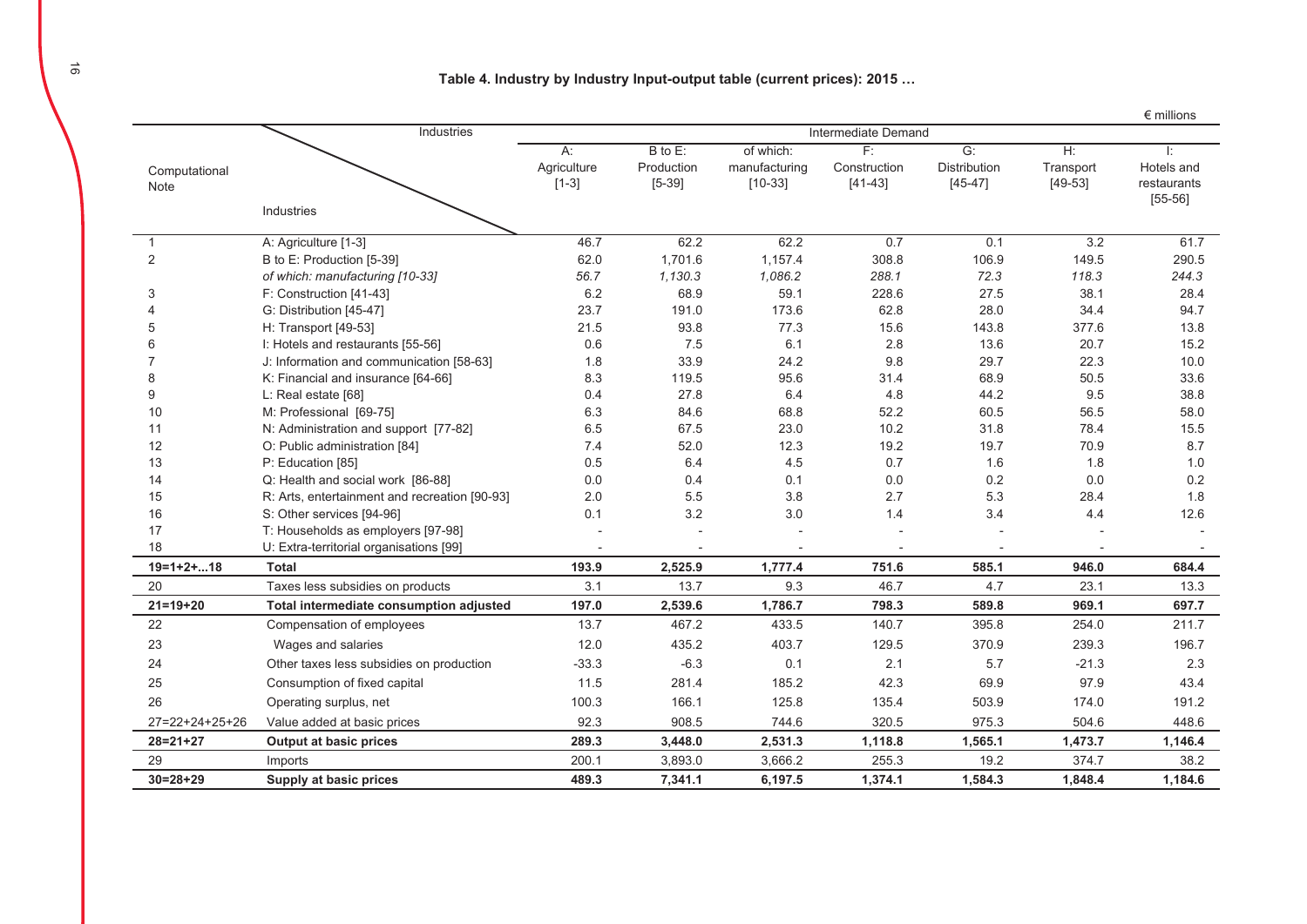|                       |                                               |                                                     |                                                             |                           |                                   |                                                |                                          | $\epsilon$ millions       |
|-----------------------|-----------------------------------------------|-----------------------------------------------------|-------------------------------------------------------------|---------------------------|-----------------------------------|------------------------------------------------|------------------------------------------|---------------------------|
|                       | Industries                                    | Intermediate Demand                                 |                                                             |                           |                                   |                                                |                                          |                           |
| Computational<br>Note |                                               | J:<br>Information and<br>communication<br>$[58-63]$ | $\overline{K}$ :<br>Financial and<br>insurance<br>$[64-66]$ | L:<br>Real estate<br>[68] | M:<br>Professional<br>$[69 - 75]$ | N:<br>Administration<br>and support<br>[77-82] | O:<br>Public<br>administration<br>$[84]$ | P:<br>Education<br>$[85]$ |
|                       | Industries                                    |                                                     |                                                             |                           |                                   |                                                |                                          |                           |
| $\mathbf{1}$          | A: Agriculture [1-3]                          | 0.1                                                 | 0.1                                                         | 0.1                       | 0.1                               | 7.1                                            | 0.1                                      | 0.0                       |
| $\overline{2}$        | B to E: Production [5-39]                     | 66.3                                                | 25.2                                                        | 37.8                      | 56.9                              | 25.2                                           | 42.9                                     | 16.4                      |
|                       | of which: manufacturing [10-33]               | 57.1                                                | 20.1                                                        | 30.8                      | 45.2                              | 17.6                                           | 15.3                                     | 6.1                       |
| 3                     | F: Construction [41-43]                       | 8.7                                                 | 4.1                                                         | 65.3                      | 15.6                              | 13.0                                           | 22.0                                     | 15.5                      |
| 4                     | G: Distribution [45-47]                       | 9.8                                                 | 4.2                                                         | 7.4                       | 7.4                               | 8.7                                            | 5.4                                      | 2.2                       |
| 5                     | H: Transport [49-53]                          | 18.2                                                | 26.9                                                        | 3.4                       | 22.5                              | 29.3                                           | 11.1                                     | 4.7                       |
| 6                     | I: Hotels and restaurants [55-56]             | 6.3                                                 | 11.1                                                        | 2.0                       | 13.0                              | 32.7                                           | 6.8                                      | 2.1                       |
| $\overline{7}$        | J: Information and communication [58-63]      | 415.4                                               | 47.7                                                        | 12.0                      | 28.3                              | 8.1                                            | 40.9                                     | 7.9                       |
| 8                     | K: Financial and insurance [64-66]            | 40.4                                                | 5,102.4                                                     | 103.4                     | 76.4                              | 20.3                                           | 10.3                                     | 7.6                       |
| 9                     | L: Real estate [68]                           | 8.1                                                 | 5.9                                                         | 11.7                      | 10.2                              | 3.9                                            | 5.4                                      | 3.6                       |
| 10                    | M: Professional [69-75]                       | 141.3                                               | 71.6                                                        | 21.3                      | 401.0                             | 20.5                                           | 41.6                                     | 11.9                      |
| 11                    | N: Administration and support [77-82]         | 119.0                                               | 46.4                                                        | 6.6                       | 46.8                              | 178.4                                          | 55.8                                     | 10.5                      |
| 12                    | O: Public administration [84]                 | 10.6                                                | 5.4                                                         | 4.2                       | 8.3                               | 7.0                                            | 2.8                                      | 1.9                       |
| 13                    | P: Education [85]                             | 3.8                                                 | 2.5                                                         | 0.1                       | 4.3                               | 3.3                                            | 3.8                                      | 6.1                       |
| 14                    | Q: Health and social work [86-88]             | 0.1                                                 | 1.8                                                         | 0.1                       | 0.1                               | 0.1                                            | 2.4                                      | 0.8                       |
| 15                    | R: Arts, entertainment and recreation [90-93] | 82.6                                                | 5.9                                                         | 0.3                       | 9.9                               | 32.1                                           | 1.8                                      | 4.1                       |
| 16                    | S: Other services [94-96]                     | 3.0                                                 | 3.6                                                         | 0.2                       | 1.9                               | 1.3                                            | 0.6                                      | 0.3                       |
| 17                    | T: Households as employers [97-98]            |                                                     |                                                             |                           |                                   |                                                |                                          |                           |
| 18                    | U: Extra-territorial organisations [99]       |                                                     |                                                             | $\overline{\phantom{a}}$  | $\blacksquare$                    | $\overline{\phantom{a}}$                       | $\blacksquare$                           |                           |
| $19=1+2+18$           | <b>Total</b>                                  | 933.8                                               | 5,364.7                                                     | 275.9                     | 702.4                             | 391.0                                          | 253.8                                    | 95.7                      |
| 20                    | Taxes less subsidies on products              | 3.1                                                 | 33.0                                                        | 2.3                       | 1.9                               | 3.1                                            | 38.0                                     | 9.2                       |
| $21 = 19 + 20$        | Total intermediate consumption adjusted       | 936.9                                               | 5,397.8                                                     | 278.1                     | 704.3                             | 394.1                                          | 291.8                                    | 104.9                     |
| 22                    | Compensation of employees                     | 215.7                                               | 384.7                                                       | 15.7                      | 250.8                             | 262.5                                          | 403.6                                    | 412.3                     |
| 23                    | Wages and salaries                            | 203.3                                               | 365.8                                                       | 14.9                      | 235.1                             | 244.3                                          | 344.7                                    | 359.4                     |
| 24                    | Other taxes less subsidies on production      | $-5.2$                                              | 24.7                                                        | 1.1                       | $-11.6$                           | 1.2                                            |                                          |                           |
| 25                    | Consumption of fixed capital                  | 84.3                                                | 37.7                                                        | 141.0                     | 32.6                              | 34.4                                           | 93.2                                     | 35.7                      |
| 26                    | Operating surplus, net                        | 262.7                                               | 293.6                                                       | 354.8                     | 357.6                             | 187.2                                          | 0.0                                      | 41.1                      |
| 27=22+24+25+26        | Value added at basic prices                   | 557.5                                               | 740.7                                                       | 512.6                     | 629.5                             | 485.4                                          | 496.7                                    | 489.1                     |
| $28 = 21 + 27$        | Output at basic prices                        | 1,494.4                                             | 6,138.5                                                     | 790.7                     | 1,333.8                           | 879.5                                          | 788.6                                    | 594.0                     |
| 29                    | Imports                                       | 1,516.2                                             | 5,133.0                                                     | 0.2                       | 1,170.0                           | 439.0                                          | 408.7                                    | 24.1                      |
| $30 = 28 + 29$        | Supply at basic prices                        | 3,010.6                                             | 11,271.5                                                    | 790.9                     | 2,503.8                           | 1,318.5                                        | 1,197.3                                  | 618.1                     |

# ... Table 4. Industry by Industry Input-output table (current prices): 2015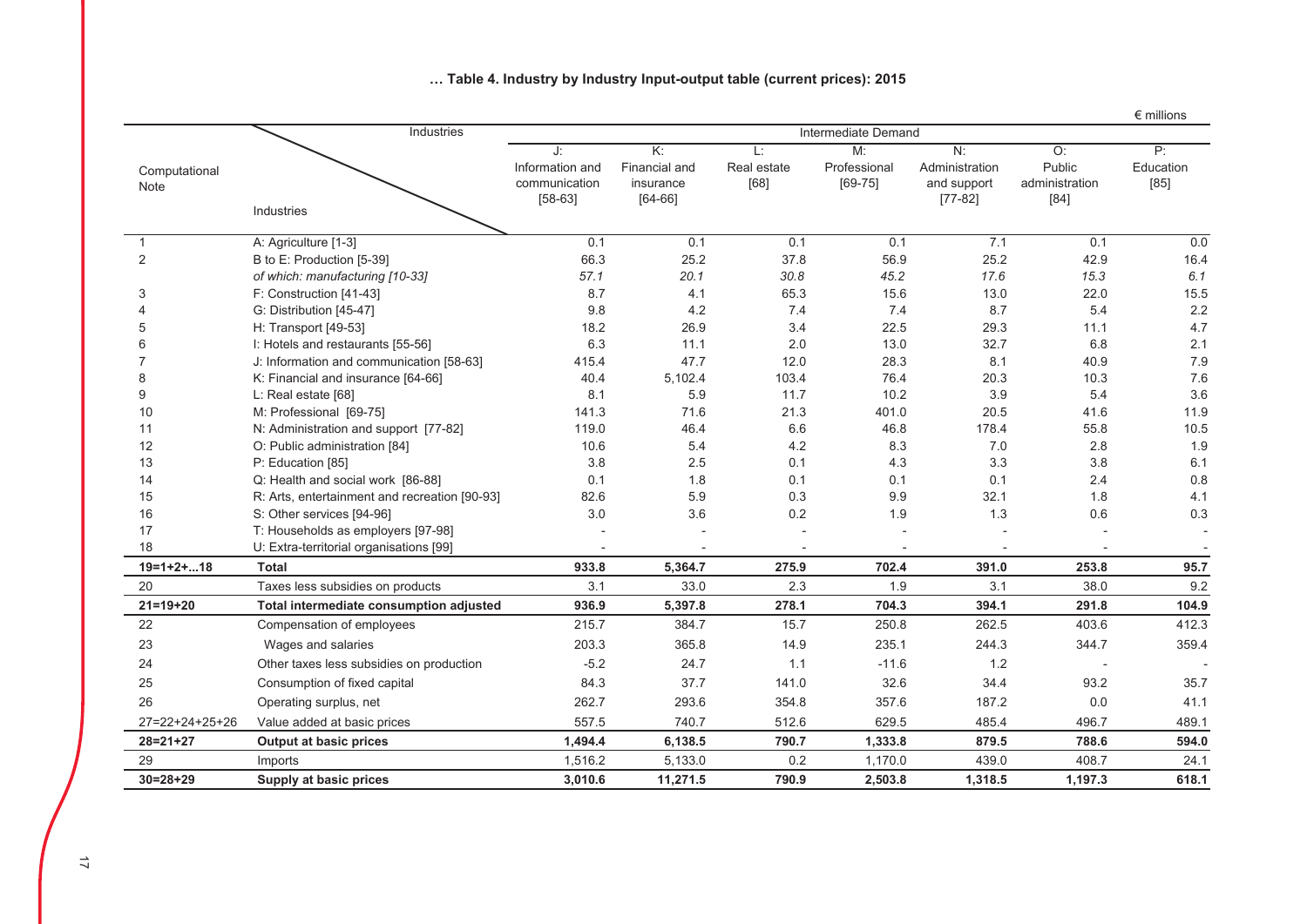... Table 4. Industry by Industry Input-output table (current prices): 2015

|                       |                                               |                                              |                                                                           |                                   |                                                           |                                                  | $\epsilon$ millions |
|-----------------------|-----------------------------------------------|----------------------------------------------|---------------------------------------------------------------------------|-----------------------------------|-----------------------------------------------------------|--------------------------------------------------|---------------------|
|                       | Industries                                    |                                              |                                                                           |                                   |                                                           |                                                  |                     |
| Computational<br>Note | Industries                                    | Q:<br>Health and<br>social work<br>$[86-88]$ | $\overline{R}$ :<br>Arts,<br>entertainment<br>and recreation<br>$[90-93]$ | S:<br>Other services<br>$[94-96]$ | $\overline{T}$<br>Households as<br>employers<br>$[97-98]$ | U:<br>Extra-territorial<br>organisations<br>[99] | <b>Total</b>        |
| $\mathbf{1}$          | A: Agriculture [1-3]                          | 0.0                                          | 0.2                                                                       | 0.0                               | $\overline{\phantom{a}}$                                  |                                                  | 182.3               |
| 2                     | B to E: Production [5-39]                     | 111.2                                        | 35.0                                                                      | 34.2                              |                                                           |                                                  | 3,070.5             |
|                       | of which: manufacturing [10-33]               | 75.1                                         | 25.8                                                                      | 30.7                              |                                                           |                                                  | 2,233.7             |
| 3                     | F: Construction [41-43]                       | 14.7                                         | 7.3                                                                       | 4.4                               |                                                           |                                                  | 568.2               |
|                       | G: Distribution [45-47]                       | 17.9                                         | 13.2                                                                      | 7.1                               |                                                           |                                                  | 518.0               |
| 5                     | H: Transport [49-53]                          | 6.0                                          | 13.5                                                                      | 1.7                               |                                                           |                                                  | 803.5               |
|                       | I: Hotels and restaurants [55-56]             | 6.5                                          | 13.4                                                                      | 0.5                               |                                                           |                                                  | 154.9               |
|                       | J: Information and communication [58-63]      | 11.3                                         | 1,707.4                                                                   | 1.3                               |                                                           |                                                  | 2,387.9             |
| 8                     | K: Financial and insurance [64-66]            | 13.5                                         | 97.3                                                                      | 4.7                               |                                                           |                                                  | 5,788.3             |
| 9                     | L: Real estate [68]                           | 3.1                                          | 12.0                                                                      | 1.5                               |                                                           |                                                  | 190.7               |
| 10                    | M: Professional [69-75]                       | 7.5                                          | 644.2                                                                     | 4.3                               |                                                           |                                                  | 1,683.3             |
| 11                    | N: Administration and support [77-82]         | 23.3                                         | 76.3                                                                      | 6.5                               |                                                           |                                                  | 779.4               |
| 12                    | O: Public administration [84]                 | 6.6                                          | 5.0                                                                       | 1.1                               |                                                           |                                                  | 230.7               |
| 13                    | P: Education [85]                             | 2.9                                          | 6.6                                                                       | 0.8                               |                                                           |                                                  | 46.1                |
| 14                    | Q: Health and social work [86-88]             | 8.2                                          | 0.7                                                                       | 0.0                               |                                                           |                                                  | 15.2                |
| 15                    | R: Arts, entertainment and recreation [90-93] | 2.2                                          | 638.9                                                                     | 0.1                               |                                                           |                                                  | 823.5               |
| 16                    | S: Other services [94-96]                     | 1.7                                          | 2.6                                                                       | 2.2                               |                                                           |                                                  | 42.5                |
| 17                    | T: Households as employers [97-98]            |                                              | 0.1                                                                       |                                   |                                                           |                                                  | 0.1                 |
| 18                    | U: Extra-territorial organisations [99]       |                                              |                                                                           |                                   |                                                           |                                                  |                     |
| $19=1+2+18$           | <b>Total</b>                                  | 236.7                                        | 3,273.8                                                                   | 70.5                              | ٠                                                         | $\sim$                                           | 17,285.2            |
| 20                    | Taxes less subsidies on products              | 20.5                                         | 11.1                                                                      | 3.0                               | $\overline{\phantom{a}}$                                  | $\overline{\phantom{a}}$                         | 229.9               |
| $21 = 19 + 20$        | Total intermediate consumption adjusted       | 257.3                                        | 3,284.9                                                                   | 73.5                              | $\overline{a}$                                            |                                                  | 17,515.2            |
| 22                    | Compensation of employees                     | 411.6                                        | 206.2                                                                     | 41.2                              | 9.3                                                       |                                                  | 4,096.6             |
| 23                    | Wages and salaries                            | 356.6                                        | 189.8                                                                     | 38.3                              | 8.9                                                       | 0.0                                              | 3,744.6             |
| 24                    | Other taxes less subsidies on production      |                                              | 0.9                                                                       | 1.3                               |                                                           |                                                  | $-38.5$             |
| 25                    | Consumption of fixed capital                  | 47.1                                         | 56.8                                                                      | 15.7                              |                                                           |                                                  | 1,125.0             |
| 26                    | Operating surplus, net                        | 69.2                                         | 836.1                                                                     | 32.3                              |                                                           |                                                  | 3,705.6             |
| 27=22+24+25+26        | Value added at basic prices                   | 527.9                                        | 1,100.0                                                                   | 90.5                              | 9.3                                                       | $\blacksquare$                                   | 8,888.8             |
| $28 = 21 + 27$        | <b>Output at basic prices</b>                 | 785.1                                        | 4,384.9                                                                   | 164.0                             | 9.3                                                       |                                                  | 26,404.0            |
| 29                    | Imports                                       | 0.5                                          | 731.9                                                                     | 2.8                               |                                                           |                                                  | 14,206.9            |
| $30 = 28 + 29$        | Supply at basic prices                        | 785.6                                        | 5,116.8                                                                   | 166.8                             | 9.3                                                       |                                                  | 40,610.9            |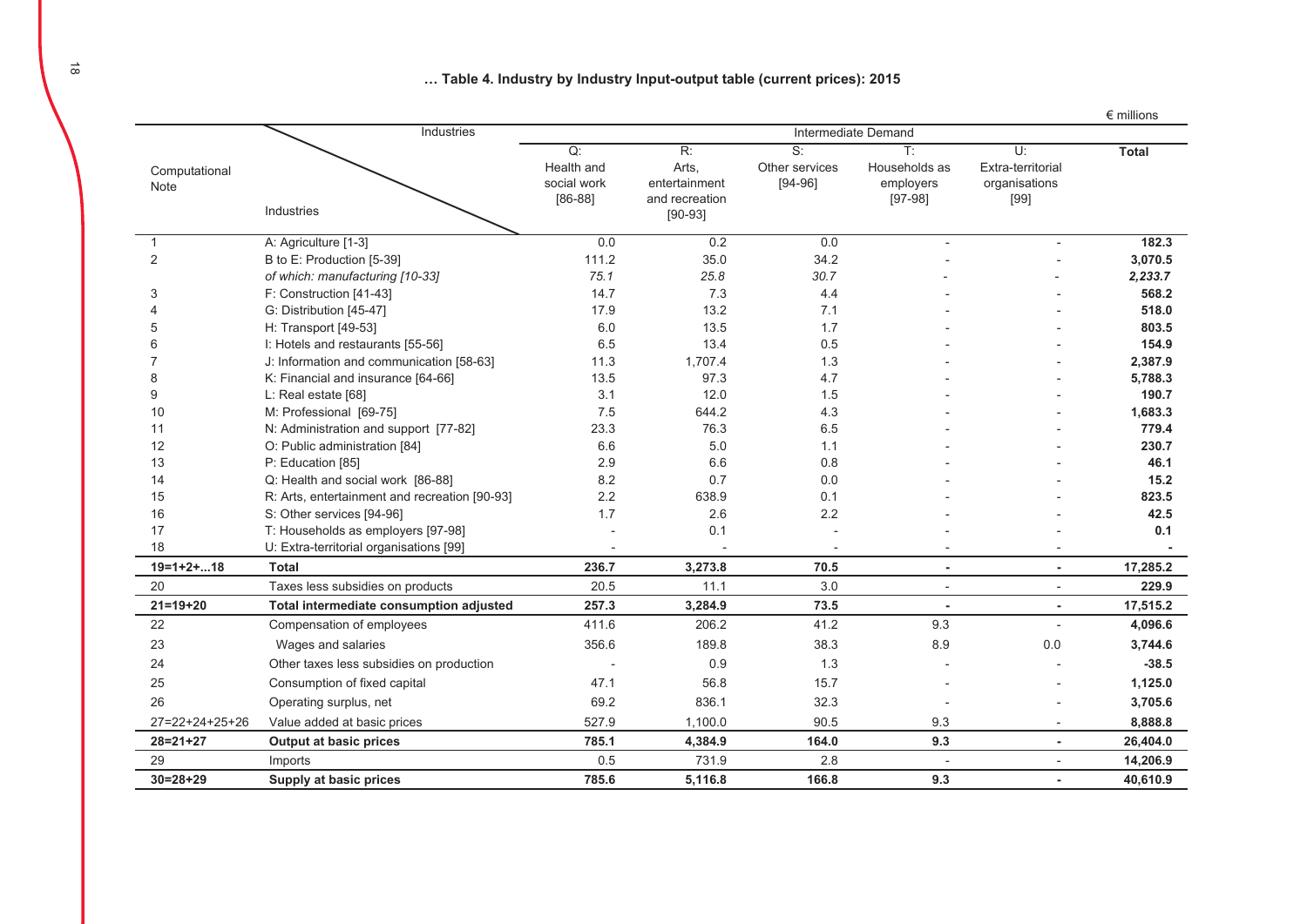|                  |                                               |             |                     |                      | $\epsilon$ millions              |
|------------------|-----------------------------------------------|-------------|---------------------|----------------------|----------------------------------|
|                  | Industries                                    |             | <b>Final Demand</b> |                      |                                  |
|                  |                                               | Final       | Gross capital       | <b>Total Exports</b> | <b>Total uses</b><br>$(= total)$ |
| Computational    |                                               | consumption | formation           |                      | domestic                         |
| Note             |                                               |             |                     |                      | production in                    |
|                  | Industries                                    |             |                     |                      | Table 1)                         |
|                  |                                               |             |                     |                      |                                  |
| $\mathbf{1}$     | A: Agriculture [1-3]                          | 149.1       | 11.2                | 146.8                | 489.3                            |
| $\overline{2}$   | B to E: Production [5-39]                     | 1,337.9     | 882.3               | 2,050.4              | 7,341.1                          |
|                  | of which: manufacturing [10-33]               | 1,137.1     | 860.1               | 1,966.6              | 6,197.5                          |
| 3                | F: Construction [41-43]                       | 41.1        | 743.8               | 21.1                 | 1,374.1                          |
| 4                | G: Distribution [45-47]                       | 823.7       | 65.1                | 177.5                | 1,584.3                          |
| 5                | H: Transport [49-53]                          | 220.9       | 28.6                | 795.5                | 1,848.4                          |
| 6                | I: Hotels and restaurants [55-56]             | 1,010.0     | 1.8                 | 17.9                 | 1,184.6                          |
| $\overline{7}$   | J: Information and communication [58-63]      | 179.7       | 232.3               | 210.7                | 3,010.6                          |
| 8                | K: Financial and insurance [64-66]            | 176.0       | 4.6                 | 5,302.6              | 11,271.5                         |
| 9                | L: Real estate [68]                           | 501.8       | 93.9                | 4.5                  | 790.9                            |
| 10               | M: Professional [69-75]                       | 70.3        | 94.6                | 655.7                | 2,503.8                          |
| 11               | N: Administration and support [77-82]         | 141.5       | 54.7                | 342.8                | 1,318.5                          |
| 12               | O: Public administration [84]                 | 706.4       | 14.4                | 245.8                | 1,197.3                          |
| 13               | P: Education [85]                             | 552.3       | 12.1                | 7.6                  | 618.1                            |
| 14               | Q: Health and social work [86-88]             | 769.4       | 0.6                 | 0.3                  | 785.6                            |
| 15               | R: Arts, entertainment and recreation [90-93] | 170.1       | 15.3                | 4,107.9              | 5,116.8                          |
| 16               | S: Other services [94-96]                     | 123.3       | 0.6                 | 0.4                  | 166.8                            |
| 17               | T: Households as employers [97-98]            | 9.2         |                     |                      | 9.3                              |
| 18               | U: Extra-territorial organisations [99]       |             |                     |                      |                                  |
| $19=1+2+18$      | <b>Total</b>                                  | 6,982.5     | 2,255.7             | 14,087.5             | 40,610.9                         |
| 20               | Taxes less subsidies on products              | 600.0       | 157.5               | 120.5                | 1,107.9                          |
| $21 = 19 + 20$   | Total intermediate consumption adjusted       | 7,582.4     | 2,413.2             | 14,208.0             | 41,718.8                         |
| 22               | Compensation of employees                     |             |                     |                      |                                  |
| 23               | Wages and salaries                            |             |                     |                      |                                  |
| 24               | Other taxes less subsidies on production      |             |                     |                      |                                  |
| 25               | Consumption of fixed capital                  |             |                     |                      |                                  |
| 26               | Operating surplus, net                        |             |                     |                      |                                  |
| $27=22+24+25+26$ | Value added at basic prices                   |             |                     |                      |                                  |
| $28 = 21 + 27$   | <b>Output at basic prices</b>                 |             |                     |                      |                                  |
| 29               | Imports                                       |             |                     |                      |                                  |
| $30 = 28 + 29$   | Supply at basic prices                        |             |                     |                      |                                  |
|                  |                                               |             |                     |                      |                                  |

... Table 4. Industry by Industry Input-output table (current prices): 2015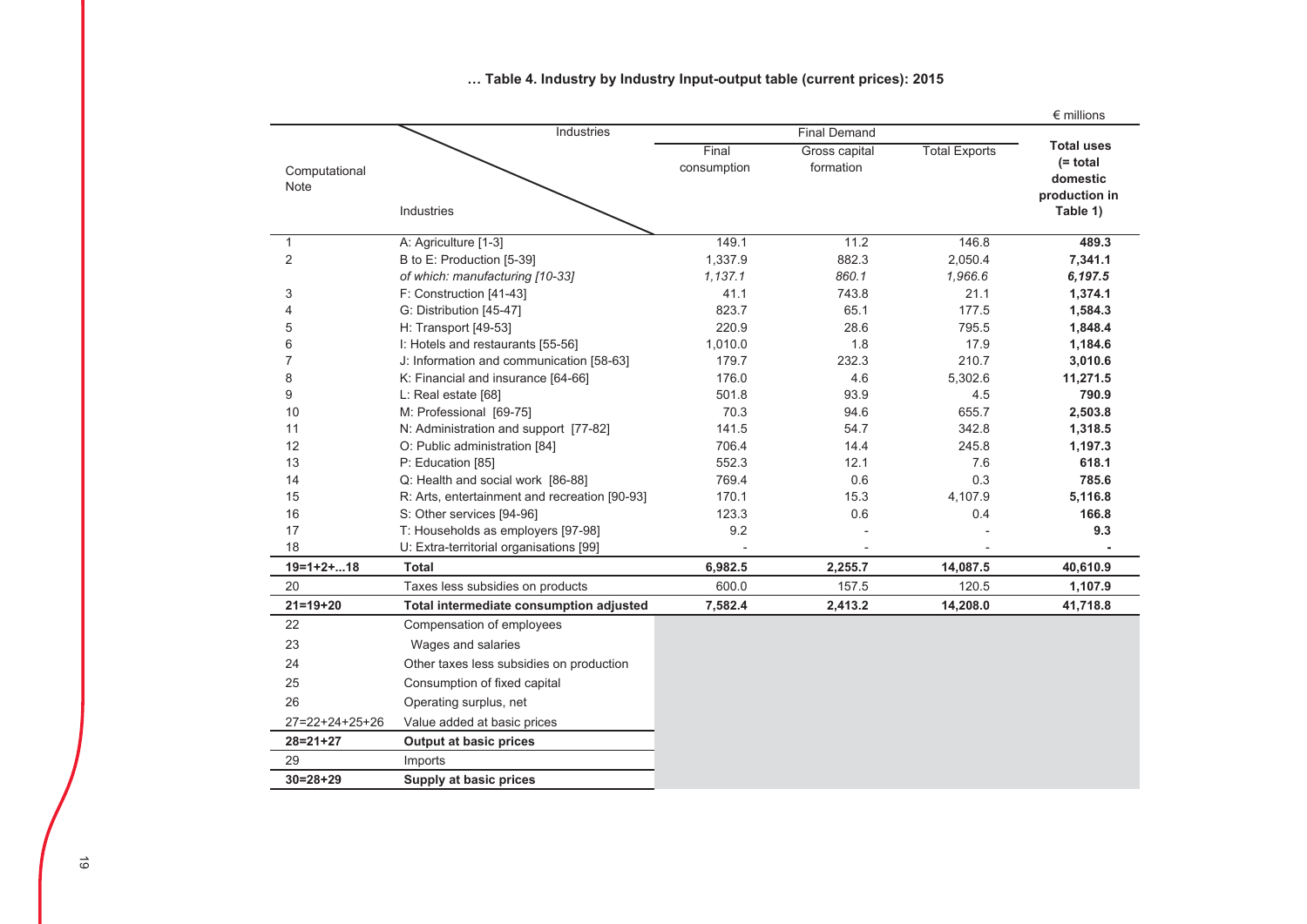### Table 5. Product by Product Input-output table (current prices): 2015 ...

|                       |                                               |                              |                                   |                                         |                                   |                                 |                                 | $\epsilon$ millions                         |
|-----------------------|-----------------------------------------------|------------------------------|-----------------------------------|-----------------------------------------|-----------------------------------|---------------------------------|---------------------------------|---------------------------------------------|
|                       | Products                                      | Intermediate Demand          |                                   |                                         |                                   |                                 |                                 |                                             |
| Computational<br>Note |                                               | A:<br>Agriculture<br>$[1-3]$ | B to E:<br>Production<br>$[5-39]$ | of which:<br>manufacturing<br>$[10-33]$ | F:<br>Construction<br>$[41 - 43]$ | G:<br>Distribution<br>$[45-47]$ | $H$ :<br>Transport<br>$[49-53]$ | Ŀ<br>Hotels and<br>restaurants<br>$[55-56]$ |
|                       | Products                                      |                              |                                   |                                         |                                   |                                 |                                 |                                             |
| 1                     | A: Agriculture [1-3]                          | 37.3                         | 56.2                              | 56.2                                    | 0.2                               | 0.1                             | 2.7                             | 41.5                                        |
| 2                     | B to E: Production [5-39]                     | 62.4                         | 1,967.1                           | 1,367.2                                 | 376.7                             | 113.8                           | 229.7                           | 309.9                                       |
|                       | of which: manufacturing [10-33]               | 60.4                         | 1,378.4                           | 1,267.4                                 | 339.7                             | 86.5                            | 222.6                           | 268.2                                       |
| 3                     | F: Construction [41-43]                       | 5.6                          | 42.3                              | 17.9                                    | 143.2                             | 26.3                            | 36.9                            | 26.9                                        |
| $\boldsymbol{\Delta}$ | G: Distribution [45-47]                       | 17.3                         | 202.9                             | 185.7                                   | 59.9                              | 25.4                            | 30.3                            | 94.0                                        |
| 5                     | H: Transport [49-53]                          | 18.5                         | 63.0                              | 59.0                                    | 5.6                               | 135.8                           | 358.6                           | 8.2                                         |
| 6                     | I: Hotels and restaurants [55-56]             | 0.5                          | 6.8                               | 5.5                                     | 2.3                               | 12.4                            | 19.5                            | 13.6                                        |
| 7                     | J: Information and communication [58-63]      | 1.5                          | 24.2                              | 14.8                                    | 5.7                               | 26.7                            | 19.2                            | 8.4                                         |
| 8                     | K: Financial and insurance [64-66]            | 7.4                          | 62.8                              | 42.6                                    | 23.0                              | 66.9                            | 45.8                            | 32.0                                        |
| 9                     | L: Real estate [68]                           | 0.5                          | 35.5                              | 8.4                                     | 5.6                               | 57.8                            | 10.7                            | 50.7                                        |
| 10                    | M: Professional [69-75]                       | 5.0                          | 79.7                              | 62.4                                    | 49.3                              | 57.7                            | 46.2                            | 56.6                                        |
| 11                    | N: Administration and support [77-82]         | 8.9                          | 72.4                              | 22.4                                    | 8.5                               | 35.5                            | 100.8                           | 15.2                                        |
| 12                    | O: Public administration [84]                 | 0.2                          | 1.9                               | 1.6                                     | 1.8                               | 4.2                             | 2.4                             | 1.6                                         |
| 13                    | P: Education [85]                             | 0.4                          | 6.2                               | 4.3                                     | 0.4                               | 0.4                             | 1.4                             | 0.5                                         |
| 14                    | Q: Health and social work [86-88]             | 0.0                          | 0.3                               | 0.1                                     | 0.0                               | 0.0                             | 0.0                             | 0.0                                         |
| 15                    | R: Arts, entertainment and recreation [90-93] | 0.1                          | 1.3                               | 1.2                                     | 0.5                               | 0.0                             | 0.6                             | 0.2                                         |
| 16                    | S: Other services [94-96]                     | 0.1                          | 4.1                               | 3.6                                     | 1.6                               | 4.0                             | 5.3                             | 13.6                                        |
| 17                    | T: Households as employers [97-98]            |                              |                                   |                                         |                                   |                                 |                                 |                                             |
| 18                    | U: Extra-territorial organisations [99]       |                              |                                   |                                         | $\blacksquare$                    | $\overline{a}$                  |                                 |                                             |
| $19=1+2+18$           | <b>Total</b>                                  | 165.8                        | 2,626.5                           | 1,853.0                                 | 684.3                             | 567.0                           | 910.1                           | 672.7                                       |
| 20                    | Taxes less subsidies on products              | 2.9                          | 16.0                              | 10.1                                    | 44.9                              | 4.6                             | 22.8                            | 13.3                                        |
| $21 = 19 + 20$        | Total intermediate consumption adjusted       | 168.7                        | 2,642.5                           | 1,863.1                                 | 729.1                             | 571.6                           | 932.9                           | 686.0                                       |
| 22                    | Compensation of employees                     | 7.2                          | 487.2                             | 447.0                                   | 124.9                             | 392.4                           | 243.4                           | 208.0                                       |
| 23                    | Wages and salaries                            | 5.9                          | 453.7                             | 416.0                                   | 114.8                             | 367.5                           | 229.4                           | 193.3                                       |
| 24                    | Other taxes less subsidies on production      | $-33.3$                      | $-6.1$                            | 0.1                                     | 2.0                               | 6.0                             | $-21.6$                         | 2.3                                         |
| 25                    | Consumption of fixed capital                  | 9.4                          | 290.5                             | 192.1                                   | 35.9                              | 68.6                            | 92.3                            | 41.9                                        |
| 26                    | Operating surplus, net                        | 88.5                         | 160.6                             | 139.4                                   | 135.9                             | 502.0                           | 150.8                           | 187.7                                       |
| 27=22+24+25+26        | Value added at basic prices                   | 71.7                         | 932.2                             | 778.6                                   | 298.7                             | 969.0                           | 464.9                           | 439.9                                       |
| $28 = 21 + 27$        | <b>Output at basic prices</b>                 | 240.4                        | 3,574.7                           | 2,641.8                                 | 1,027.9                           | 1,540.6                         | 1,397.8                         | 1,125.9                                     |
| 29                    | Imports                                       | 147.4                        | 4,819.4                           | 4,738.5                                 | 204.7                             | 0.0                             | 193.1                           | 30.1                                        |
| $30=28+29$            | Supply at basic prices                        | 387.8                        | 8,394.0                           | 7,380.2                                 | 1,232.5                           | 1,540.6                         | 1,590.9                         | 1,156.0                                     |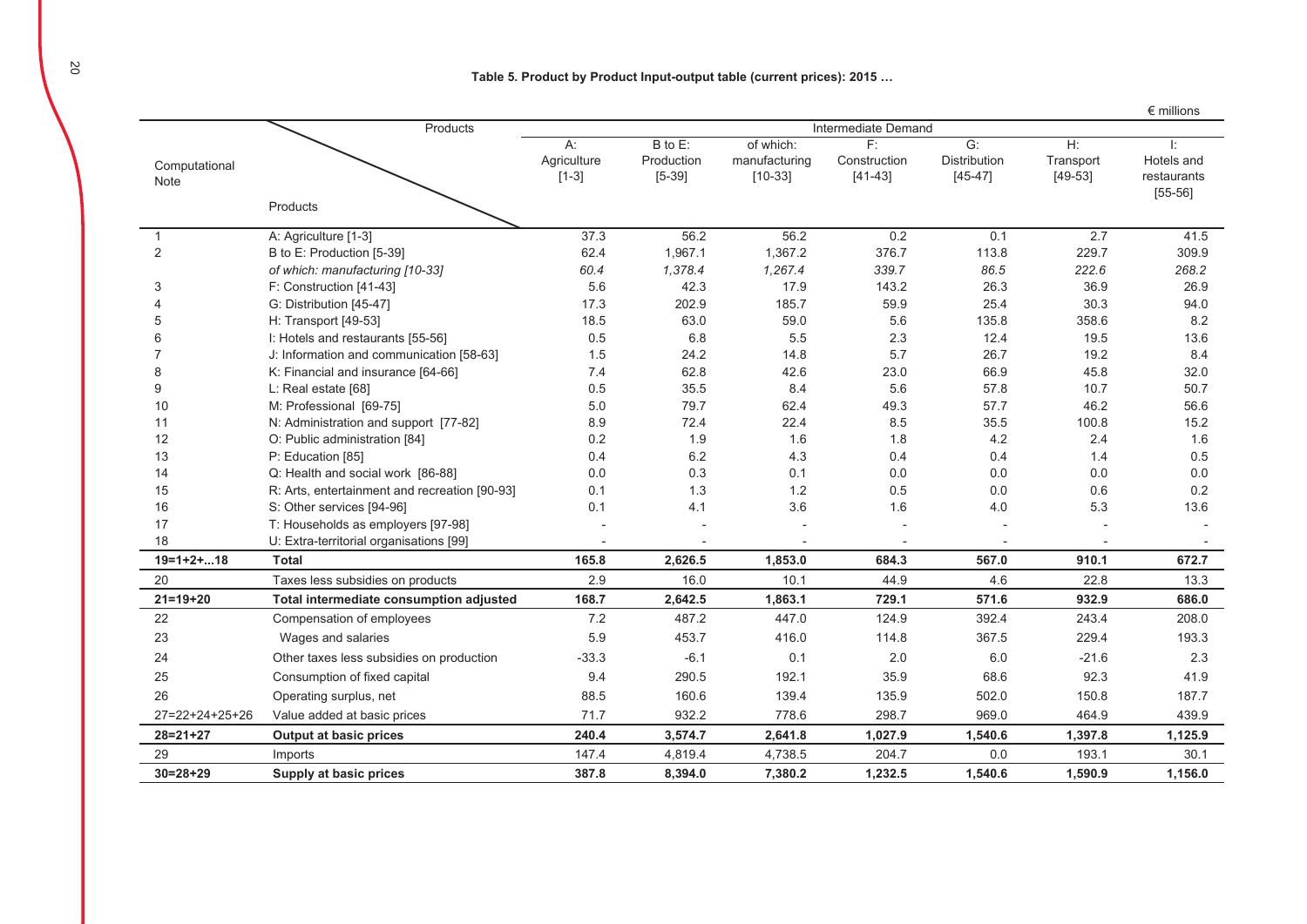|                       |                                               |                                                     |                                                      |                          |                                   |                                                  |                                          | $\epsilon$ millions       |
|-----------------------|-----------------------------------------------|-----------------------------------------------------|------------------------------------------------------|--------------------------|-----------------------------------|--------------------------------------------------|------------------------------------------|---------------------------|
|                       | Products                                      | Intermediate Demand                                 |                                                      |                          |                                   |                                                  |                                          |                           |
| Computational<br>Note |                                               | J.<br>Information and<br>communication<br>$[58-63]$ | K:<br><b>Financial and</b><br>insurance<br>$[64-66]$ | Ŀ<br>Real estate<br>[68] | M:<br>Professional<br>$[69 - 75]$ | N:<br>Administration<br>and support<br>$[77-82]$ | O:<br>Public<br>administration<br>$[84]$ | P:<br>Education<br>$[85]$ |
|                       | Products                                      |                                                     |                                                      |                          |                                   |                                                  |                                          |                           |
| 1                     | A: Agriculture [1-3]                          | 0.2                                                 | 0.0                                                  | 0.0                      | 0.1                               | 7.0                                              | 0.2                                      | 0.4                       |
| 2                     | B to E: Production [5-39]                     | 59.0                                                | 22.3                                                 | 47.3                     | 57.0                              | 35.4                                             | 40.2                                     | 16.9                      |
|                       | of which: manufacturing [10-33]               | 51.7                                                | 18.4                                                 | 39.6                     | 47.5                              | 29.2                                             | 15.2                                     | 7.0                       |
| 3                     | F: Construction [41-43]                       | 6.4                                                 | 3.6                                                  | 67.7                     | 13.3                              | 13.4                                             | 21.1                                     | 15.7                      |
|                       | G: Distribution [45-47]                       | 5.4                                                 | 2.4                                                  | 8.4                      | 5.8                               | 8.5                                              | 4.2                                      | 2.1                       |
| 5                     | H: Transport [49-53]                          | 7.5                                                 | 24.5                                                 | 1.8                      | 16.8                              | 26.9                                             | 9.0                                      | 3.9                       |
| 6                     | I: Hotels and restaurants [55-56]             | 4.2                                                 | 9.3                                                  | 2.3                      | 13.4                              | 30.0                                             | 5.9                                      | 1.1                       |
|                       | J: Information and communication [58-63]      | 478.4                                               | 44.6                                                 | 14.7                     | 20.8                              | 7.1                                              | 39.1                                     | 7.2                       |
| 8                     | K: Financial and insurance [64-66]            | 34.5                                                | 5,110.9                                              | 111.9                    | 77.0                              | 21.1                                             | 7.5                                      | 6.6                       |
| 9                     | L: Real estate [68]                           | 10.9                                                | 7.3                                                  | 20.1                     | 13.3                              | 5.9                                              | 5.9                                      | 4.5                       |
| 10                    | M: Professional [69-75]                       | 133.1                                               | 68.7                                                 | 27.4                     | 420.9                             | 19.1                                             | 39.9                                     | 12.3                      |
| 11                    | N: Administration and support [77-82]         | 232.3                                               | 48.0                                                 | 7.9                      | 50.6                              | 310.4                                            | 57.9                                     | 12.0                      |
| 12                    | O: Public administration [84]                 | 7.5                                                 | 3.6                                                  | 4.2                      | 2.8                               | 1.1                                              |                                          | 1.3                       |
| 13                    | P: Education [85]                             | 2.0                                                 | 1.5                                                  | 0.1                      | 8.4                               | 2.8                                              | 2.5                                      | 4.1                       |
| 14                    | Q: Health and social work [86-88]             | 0.0                                                 | 1.8                                                  | 0.0                      | 0.0                               | 0.1                                              | 2.4                                      | 0.8                       |
| 15                    | R: Arts, entertainment and recreation [90-93] | 0.4                                                 | 0.2                                                  | 0.1                      | 0.5                               | 0.7                                              | 0.5                                      | 2.4                       |
| 16                    | S: Other services [94-96]                     | 2.8                                                 | 3.9                                                  | 0.2                      | 2.1                               | 1.9                                              | 0.7                                      | 0.3                       |
| 17                    | T: Households as employers [97-98]            |                                                     |                                                      |                          |                                   |                                                  |                                          |                           |
| 18                    | U: Extra-territorial organisations [99]       |                                                     |                                                      |                          |                                   |                                                  |                                          |                           |
| $19=1+2+18$           | <b>Total</b>                                  | 984.6                                               | 5,352.7                                              | 314.0                    | 702.7                             | 491.3                                            | 237.0                                    | 91.7                      |
| 20                    | Taxes less subsidies on products              | 3.0                                                 | 33.1                                                 | 2.6                      | 1.8                               | 3.3                                              | 37.8                                     | 9.3                       |
| $21 = 19 + 20$        | Total intermediate consumption adjusted       | 987.6                                               | 5,385.8                                              | 316.6                    | 704.5                             | 494.6                                            | 274.7                                    | 100.9                     |
| 22                    | Compensation of employees                     | 222.0                                               | 381.4                                                | 19.0                     | 272.3                             | 289.8                                            | 389.2                                    | 407.1                     |
| 23                    | Wages and salaries                            | 208.9                                               | 362.5                                                | 18.0                     | 257.1                             | 269.9                                            | 330.8                                    | 353.4                     |
| 24                    | Other taxes less subsidies on production      | $-5.7$                                              | 24.6                                                 | 1.4                      | $-11.9$                           | 1.5                                              | $-0.1$                                   | 0.0                       |
| 25                    | Consumption of fixed capital                  | 85.7                                                | 36.0                                                 | 150.2                    | 28.1                              | 59.7                                             | 90.7                                     | 35.7                      |
| 26                    | Operating surplus, net                        | 266.9                                               | 285.8                                                | 418.0                    | 342.6                             | 287.6                                            | $-16.6$                                  | 33.1                      |
| 27=22+24+25+26        | Value added at basic prices                   | 568.8                                               | 727.7                                                | 588.6                    | 631.0                             | 638.6                                            | 463.2                                    | 475.9                     |
| $28 = 21 + 27$        | <b>Output at basic prices</b>                 | 1,556.4                                             | 6,113.5                                              | 905.1                    | 1,335.6                           | 1,133.3                                          | 738.0                                    | 576.8                     |
| 29                    | Imports                                       | 1,586.7                                             | 5,020.3                                              |                          | 1,055.0                           | 552.9                                            | 13.7                                     | 19.3                      |
| $30=28+29$            | Supply at basic prices                        | 3,143.1                                             | 11,133.8                                             | 905.1                    | 2,390.6                           | 1,686.2                                          | 751.7                                    | 596.2                     |

## ... Table 5. Product by Product Input-output table (current prices): 2015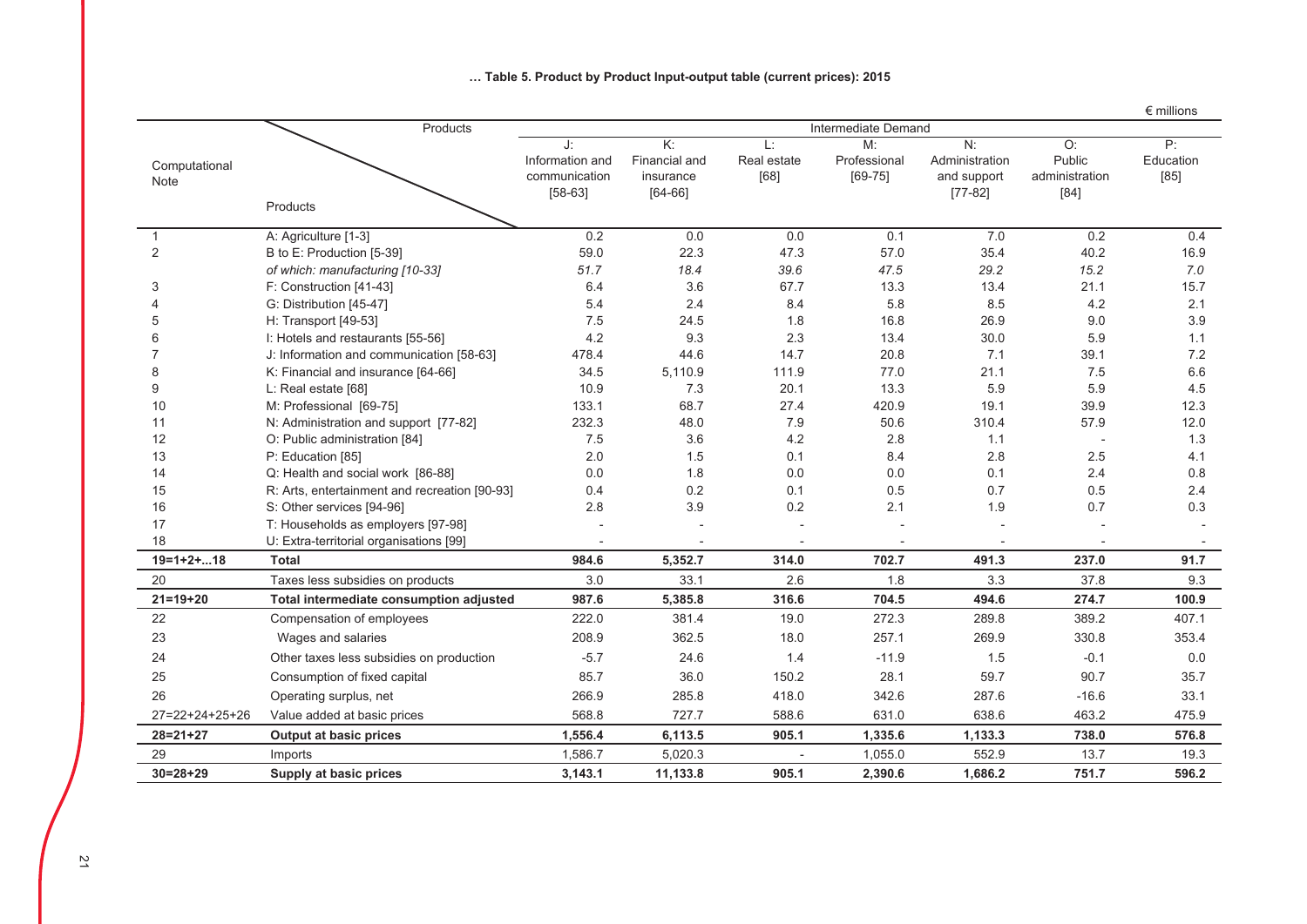... Table 5. Product by Product Input-output table (current prices): 2015

|                       |                                               |                                              |                                                |                                     |                                                           |                                                       | $\epsilon$ millions |
|-----------------------|-----------------------------------------------|----------------------------------------------|------------------------------------------------|-------------------------------------|-----------------------------------------------------------|-------------------------------------------------------|---------------------|
|                       | Products                                      |                                              |                                                |                                     |                                                           |                                                       |                     |
| Computational<br>Note |                                               | Q:<br>Health and<br>social work<br>$[86-88]$ | R:<br>Arts,<br>entertainment<br>and recreation | S:<br>Other services<br>$[94 - 96]$ | $\mathsf{T}$ :<br>Households as<br>employers<br>$[97-98]$ | $U^*$<br>Extra-territorial<br>organisations<br>$[99]$ | <b>Total</b>        |
|                       | Products                                      |                                              | $[90-93]$                                      |                                     |                                                           |                                                       |                     |
| 1                     | A: Agriculture [1-3]                          | 0.0                                          | 0.2                                            | 0.0                                 |                                                           |                                                       | 146.1               |
| 2                     | B to E: Production [5-39]                     | 113.8                                        | 21.8                                           | 40.7                                |                                                           |                                                       | 3,514.0             |
|                       | of which: manufacturing [10-33]               | 78.6                                         | 17.1                                           | 37.7                                |                                                           |                                                       | 2,697.9             |
| 3                     | F: Construction [41-43]                       | 14.5                                         | 4.6                                            | 4.3                                 |                                                           |                                                       | 445.8               |
|                       | G: Distribution [45-47]                       | 17.6                                         | 1.8                                            | 7.7                                 |                                                           |                                                       | 493.6               |
| 5                     | H: Transport [49-53]                          | 4.3                                          | 3.6                                            | 0.6                                 |                                                           |                                                       | 688.6               |
| 6                     | I: Hotels and restaurants [55-56]             | 6.0                                          | 9.6                                            | 0.1                                 |                                                           |                                                       | 137.1               |
|                       | J: Information and communication [58-63]      | 11.1                                         | 1,798.5                                        | 0.8                                 |                                                           |                                                       | 2,507.7             |
| 8                     | K: Financial and insurance [64-66]            | 13.1                                         | 73.7                                           | 5.2                                 |                                                           |                                                       | 5,699.4             |
| 9                     | L: Real estate [68]                           | 4.0                                          | 14.5                                           | 2.3                                 |                                                           |                                                       | 249.5               |
| 10                    | M: Professional [69-75]                       | 6.4                                          | 618.0                                          | 3.9                                 |                                                           |                                                       | 1,644.0             |
| 11                    | N: Administration and support [77-82]         | 25.1                                         | 39.9                                           | 7.8                                 |                                                           |                                                       | 1,033.2             |
| 12                    | O: Public administration [84]                 | 3.4                                          | 0.1                                            | 0.2                                 |                                                           |                                                       | 36.3                |
| 13                    | P: Education [85]                             | 2.6                                          | 3.1                                            | 1.0                                 |                                                           |                                                       | 37.3                |
| 14                    | Q: Health and social work [86-88]             | 8.1                                          | 0.3                                            | 0.0                                 |                                                           |                                                       | 13.8                |
| 15                    | R: Arts, entertainment and recreation [90-93] | 1.2                                          | 584.7                                          | 0.0                                 |                                                           |                                                       | 593.5               |
| 16                    | S: Other services [94-96]                     | 1.9                                          | 0.1                                            | 2.5                                 |                                                           |                                                       | 45.2                |
| 17                    | T: Households as employers [97-98]            |                                              | 0.1                                            |                                     |                                                           |                                                       | 0.1                 |
| 18                    | U: Extra-territorial organisations [99]       |                                              |                                                |                                     |                                                           |                                                       |                     |
| $19=1+2+18$           | <b>Total</b>                                  | 233.1                                        | 3,174.7                                        | 77.2                                | ä,                                                        | $\overline{a}$                                        | 17,285.2            |
| 20                    | Taxes less subsidies on products              | 20.5                                         | 10.8                                           | 3.4                                 |                                                           |                                                       | 229.9               |
| $21 = 19 + 20$        | Total intermediate consumption adjusted       | 253.6                                        | 3,185.4                                        | 80.6                                | ×                                                         | ÷.                                                    | 17,515.2            |
| 22                    | Compensation of employees                     | 411.4                                        | 186.7                                          | 45.3                                | 9.3                                                       |                                                       | 4,096.6             |
| 23                    | Wages and salaries                            | 356.5                                        | 171.9                                          | 42.1                                | 8.9                                                       |                                                       | 3,744.6             |
| 24                    | Other taxes less subsidies on production      | 0.0                                          | 1.1                                            | 1.5                                 |                                                           |                                                       | $-38.5$             |
| 25                    | Consumption of fixed capital                  | 47.0                                         | 36.4                                           | 17.0                                | $\overline{\phantom{a}}$                                  |                                                       | 1,125.0             |
| 26                    | Operating surplus, net                        | 70.9                                         | 754.5                                          | 37.3                                | 0.0                                                       |                                                       | 3,705.6             |
| 27=22+24+25+26        | Value added at basic prices                   | 529.3                                        | 978.7                                          | 101.1                               | 9.3                                                       |                                                       | 8,888.8             |
| $28 = 21 + 27$        | <b>Output at basic prices</b>                 | 782.9                                        | 4,164.1                                        | 181.7                               | 9.3                                                       | $\tilde{\phantom{a}}$                                 | 26,404.0            |
| 29                    | Imports                                       |                                              | 564.3                                          | 0.0                                 |                                                           |                                                       | 14,206.9            |
| $30=28+29$            | Supply at basic prices                        | 782.9                                        | 4,728.4                                        | 181.7                               | 9.3                                                       |                                                       | 40,610.9            |

22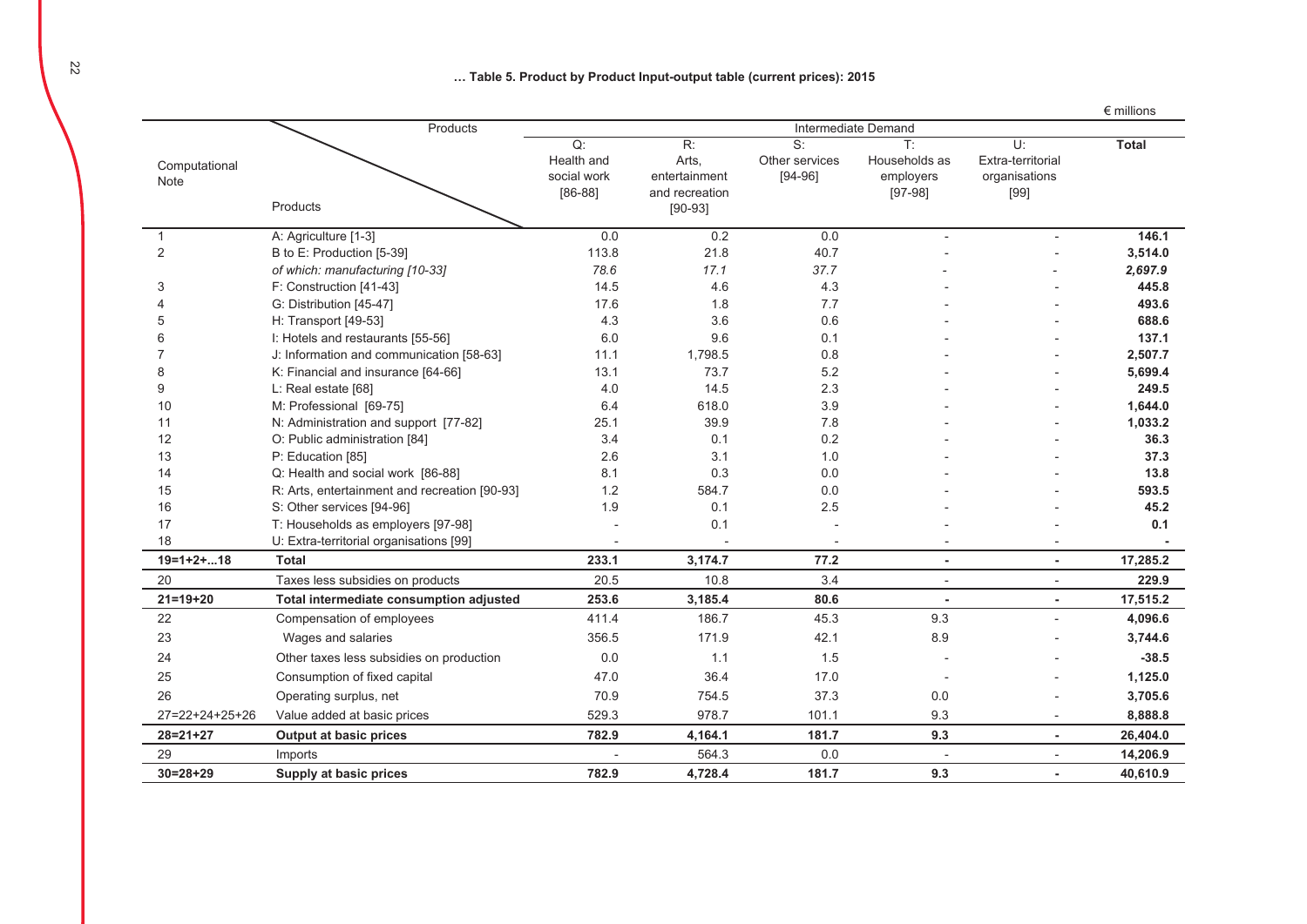|                       |                                               |                      |                            |                      | $\epsilon$ millions                                                 |
|-----------------------|-----------------------------------------------|----------------------|----------------------------|----------------------|---------------------------------------------------------------------|
|                       | Products                                      |                      | <b>Final Demand</b>        |                      |                                                                     |
| Computational<br>Note |                                               | Final<br>consumption | Gross capital<br>formation | <b>Total Exports</b> | <b>Total uses</b><br>(= total domestic<br>production in<br>Table 1) |
|                       | Products                                      |                      |                            |                      |                                                                     |
| $\mathbf{1}$          | A: Agriculture [1-3]                          | 98.1                 | 9.8                        | 133.7                | 387.8                                                               |
| $\overline{2}$        | B to E: Production [5-39]                     | 1.491.5              | 998.5                      | 2,390.0              | 8,394.0                                                             |
|                       | of which: manufacturing [10-33]               | 1,317.0              | 999.7                      | 2,365.6              | 7,380.2                                                             |
| 3                     | F: Construction [41-43]                       | 33.0                 | 747.1                      | 6.7                  | 1,232.5                                                             |
| 4                     | G: Distribution [45-47]                       | 818.9                | 57.6                       | 170.5                | 1,540.6                                                             |
| 5                     | H: Transport [49-53]                          | 181.0                | 0.0                        | 721.3                | 1,590.9                                                             |
| 6                     | I: Hotels and restaurants [55-56]             | 1,008.1              | 0.0                        | 10.8                 | 1,156.0                                                             |
| 7                     | J: Information and communication [58-63]      | 181.9                | 243.5                      | 210.0                | 3,143.1                                                             |
| 8                     | K: Financial and insurance [64-66]            | 173.3                |                            | 5,261.1              | 11,133.8                                                            |
| 9                     | L: Real estate [68]                           | 526.8                | 123.0                      | 5.9                  | 905.1                                                               |
| 10                    | M: Professional [69-75]                       | 52.4                 | 66.7                       | 627.4                | 2,390.6                                                             |
| 11                    | N: Administration and support [77-82]         | 161.2                | 0.2                        | 491.7                | 1,686.2                                                             |
| 12                    | O: Public administration [84]                 | 637.6                |                            | 77.8                 | 751.7                                                               |
| 13                    | P: Education [85]                             | 553.8                | 0.0                        | 5.1                  | 596.2                                                               |
| 14                    | Q: Health and social work [86-88]             | 769.1                |                            |                      | 782.9                                                               |
| 15                    | R: Arts, entertainment and recreation [90-93] | 150.1                | 9.2                        | 3,975.6              | 4,728.4                                                             |
| 16                    | S: Other services [94-96]                     | 136.6                | 0.0                        |                      | 181.7                                                               |
| 17                    | T: Households as employers [97-98]            | 9.2                  |                            |                      | 9.3                                                                 |
| 18                    | U: Extra-territorial organisations [99]       |                      |                            |                      |                                                                     |
| $19=1+2+18$           | <b>Total</b>                                  | 6,982.5              | 2,255.7                    | 14,087.5             | 40,610.9                                                            |
| 20                    | Taxes less subsidies on products              | 600.0                | 157.5                      | 120.5                | 1,107.9                                                             |
| $21 = 19 + 20$        | Total intermediate consumption adjusted       | 7,582.4              | 2,413.2                    | 14,208.0             | 41,718.8                                                            |
| 22                    | Compensation of employees                     |                      |                            |                      |                                                                     |
| 23                    | Wages and salaries                            |                      |                            |                      |                                                                     |
| 24                    | Other taxes less subsidies on production      |                      |                            |                      |                                                                     |
| 25                    | Consumption of fixed capital                  |                      |                            |                      |                                                                     |
| 26                    | Operating surplus, net                        |                      |                            |                      |                                                                     |
| 27=22+24+25+26        | Value added at basic prices                   |                      |                            |                      |                                                                     |
| $28 = 21 + 27$        | <b>Output at basic prices</b>                 |                      |                            |                      |                                                                     |
| 29                    | Imports                                       |                      |                            |                      |                                                                     |
| $30=28+29$            | Supply at basic prices                        |                      |                            |                      |                                                                     |

### ... Table 5. Product by Product Input-output table (current prices): 2015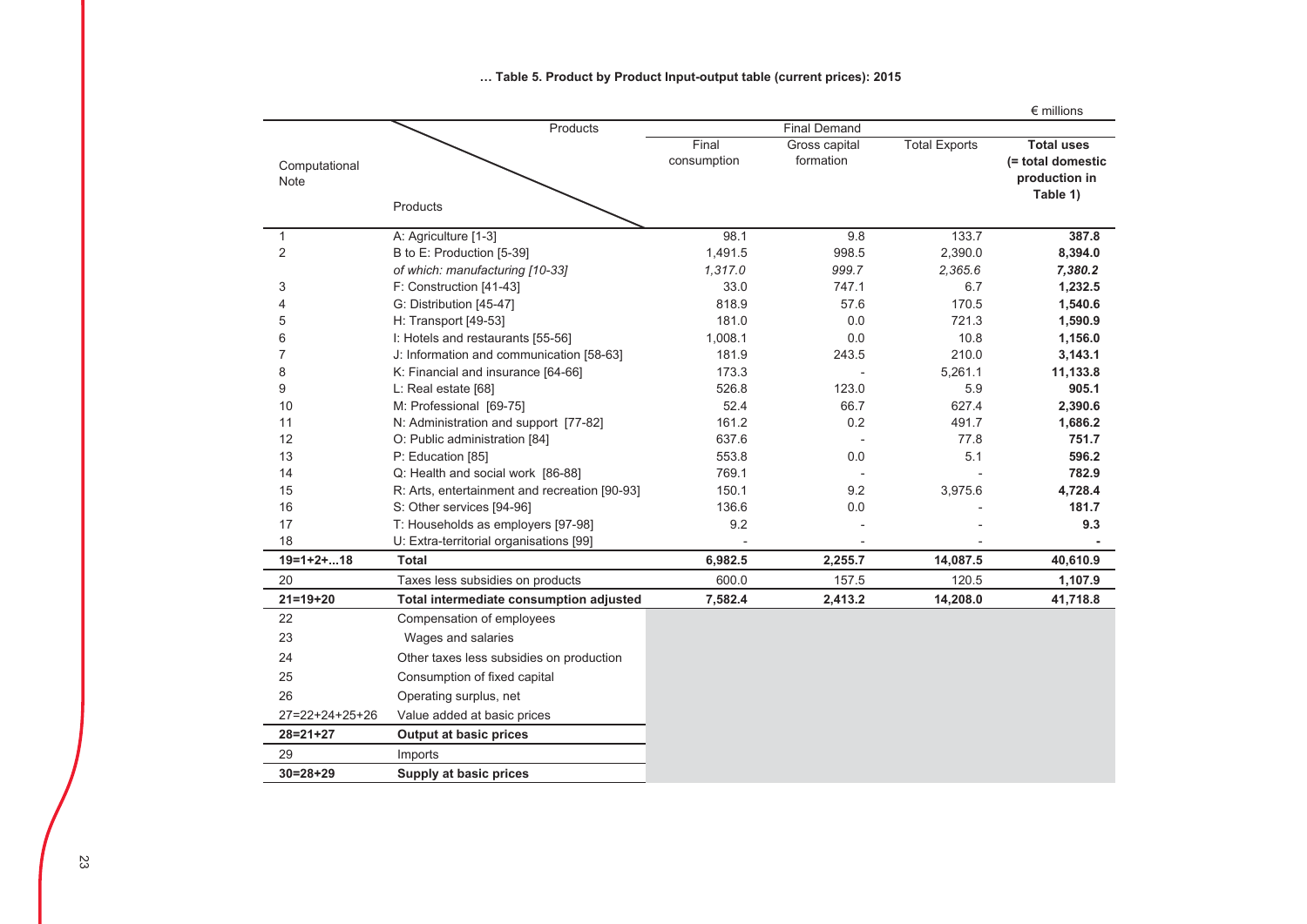### **Methodological Notes**

- 1. This news release relates to the reference year of 2015, however, two separate datasets covering the Supply, Use and Input-Output Tables (SUIOT) of 2013 and 2014, are being published simultaneously on the NSO website. In August 2020, the National Statistics Office (Malta) (NSO) published a benchmark revision in National Accounts data and the Supply and Use Tables (SUT) of 2013 to 2015 presented in this news release and on the website are consistent with the main aggregates published in news release 142/2020.
- 2. Data in this news release are in line with the European System of Accounts (ESA) 2010 Manual (ISBN 978-92-79-31242-7). This system of accounts is mandatory for all EU Member States. The accounts are subject to audit by the European Court of Auditors and Eurostat's GNI Committee to ensure reliability, comparability and exhaustiveness. The supply and use tables for Malta are entirely consistent with the requirements for current prices outlined in the ESA of 2010. The compilation and balancing procedures implemented to produce these tables follow those recommended by the Eurostat Manual of Supply, Use and Input-Output Tables, 2008 edition.

The ESA 2010 Transmission Programme requires Member States to compile SUTs annually and Input-Output Tables (IOT) every five years. In Malta, the SUTs have been compiled for 2000, 2001, 2004, 2008, 2010 and 2011, while IOTs have been compiled for 2010. The SUTs of 2000, 2001 and 2004 are in a different classification to those compiled as from 2008, and thus are not directly comparable.

- 3. SUTs are compiled at a detailed level of 216 products and 95 industries. Industries are classified using the NACE Rev. 2 classification whereas the CPA 2008 classification, is used for products. For dissemination purposes, the SUTs are grouped at NACE and CPA section level of 19 categories. For research purposes, the tables can be further disaggregated and grouped in 44 categories.
- 4. In order to compile SUTs, the NSO makes use of various sources, mainly business surveys conducted by the NSO and other administrative sources. The NSO compiles SUTs both at purchasers' prices and basic prices. A supplementary use table is being provided on the website to show the use of imports at basic prices.
- 5. IOTs are derived as a result of the finalisation of SUTs and an additional five supplementary tables which are also only required at five year intervals. The NSO is publishing for the first time the IOTs using a product-by-product matrix. The industry-by-industry matrix was first published for reference year 2010 in May 2016. Two supplementary tables are being provided online, so as to provide further information to users regarding domestic production and imports respectively. IOTs are compiled both at the level of 64 industries/products and 88 industries/products using NACE Rev. 2 and CPA 2008 classifications. For dissemination purposes, IOTs are grouped in 19 categories.
- 6. Data in this news release should be considered as final.
- 7. The ESA 2010 GNI Inventory provides a detailed explanation of sources and methods used for estimating GNI in Malta. It is the basis for Eurostat's assessment of the quality and exhaustiveness of GNI data and their compliance with ESA 2010 in the context of the GNI for own resources purposes. Reference to the compilation of SUT is available in Chapter 6 of the GNI Inventory, which is available online:

Users should be informed that the GNI Inventory currently available on the NSO website describes the sources and methods of the ESA 2010 series as published in September 2014. The GNI Inventory will be updated in the coming year with the methodological changes implemented in the benchmark revision of August 2020. http://nso.gov.mt/en/nso/Sources\_and\_Methods/Unit\_A1/National\_Accounts/Pages/Gross-Domestic-Product.aspx

8. Data for 2013 and 2014 are available in the online version of this news release in Excel format at: https://nso.gov.mt/en/News\_Releases/View\_by\_Unit/Unit\_A1/National\_Accounts/Pages/Supply,-Use-and-Input-Output-Tables.aspx

- 9. Further details are available from the NSO upon written request or from Eurostat's website: http://ec.europa.eu/eurostat/data/database
- 10. More information relating to this news release may be accessed at:

Metadata: https://metadata.nso.gov.mt/reports.aspx?id=1 Classifications: https://metadata.nso.gov.mt/classificationdetails.aspx?id=ESA%202010 Statistical Database: https://statdb.nso.gov.mt/start Statistical Concepts: https://metadata.nso.gov.mt/ConceptDetails.aspx?id=1081

**European statistics comparable to data in this news release are available at:** [EUROSTAT Website/Homepage/Complete Database](http://ec.europa.eu/eurostat/data/database)

Data Navigation Tree

>Database by themes

>Economy and finance

>National accounts (ESA 2010) (na10)

> Supply, use and input-output tables (naio\_10)

For further assistance send a request from:

http://nso.gov.mt/en/Services/Pages/Request-for-Information.aspx